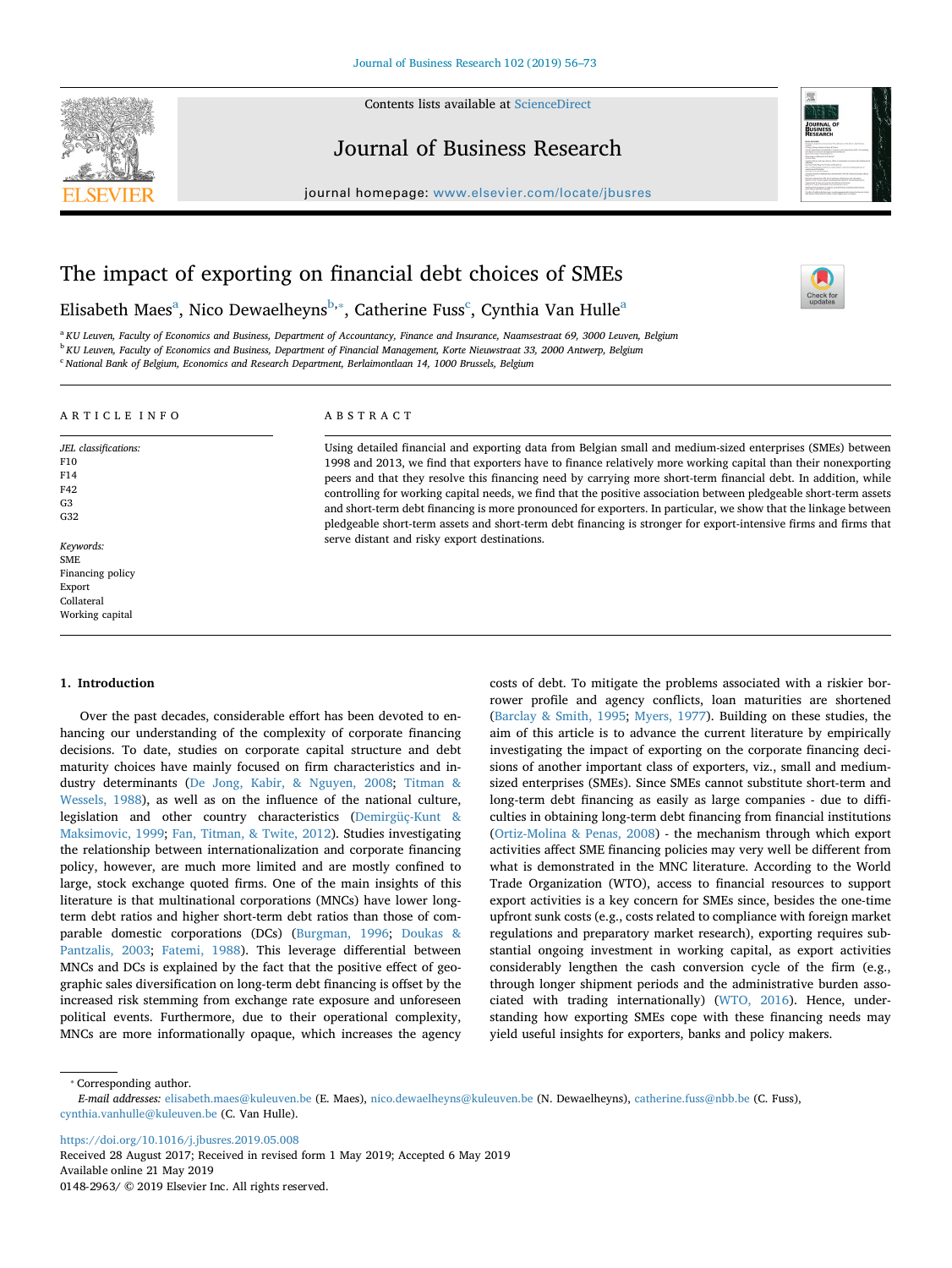This article contributes to the existing research in several ways. This study is the first to investigate in depth the relationship between internationalization and corporate financial decision-making in an SME setting. In spite of the importance of private, smaller-sized businesses to economic growth and development, the extant literature on internationalization and financing policy is confined to large, traded firms. Since smaller-sized private firms and large traded firms differ substantially with respect to their bank relationships and access to financing, the available empirical evidence on MNC financing policies may, however, not be generalizable to an SME setting. Similarly, the work of [Ahn, Amiti, and Weinstein \(2011\)](#page-16-1) considers global trade flows and does not rely on firm-specific data on international trading behavior. As such, it reports on flows that include multinationals and SMEs, but not on flows of these classes of firms separately. Limitations in the availability of data on import and export flows at the firm-level explain the lack of research on private SMEs. This study, however, draws on a large-scale database comprising detailed information on the international trading behavior of Belgian firms, including SMEs. In particular, the foreign trade database of the National Bank of Belgium (NBB) records both export and import flows of Belgian firms by country of destination and origin. $<sup>1</sup>$  The international trade data is merged with key</sup> financial and ownership information. Under Belgian Accounting Law, both large publicly quoted corporations and small unlisted firms are required to publish detailed financial statements, thus ensuring the wide coverage of this database. Moreover, since our dataset consists of SMEs that, because of their size, confine their international activity to exporting (importing) activities and, contrary to large firms, do not often engage in foreign direct investment (FDI) activities, our sample avoids the problems created by the interactions between FDI, international trade and corporate financing decisions.

We show that exporters have significantly higher financial leverage than comparable nonexporting firms, stemming from a higher use of short-term financial debt within exporting firms. As such, contrary to the literature on the corporate financing decisions of large multinationals, we find no evidence in support of a trade-off mechanism between debt maturities in a setting of exporting SMEs. Exporters' higher reliance on short-term financial debt is a direct result of the nature of their business models: international trade transactions increase the cash conversion cycle, and hence the working capital needs, of the firm. In addition to having a higher need for working capital financing, it also seems that exporters are better able to access shortterm debt financing than their nonexporting peers, on the basis of the short-term assets available to secure such working capital loans. In particular, we show that the linkage between short-term assets (i.e., working capital) that can be used as securitization and short-term financial debt is stronger for exporters. Since the challenges and opportunities associated with exporting vary considerably across export destinations, we also explore how export (destination) characteristics, such as political risk, exchange exposure, and cultural and geographic distance between the home market and the export destinations, affect SME financing policies. We show that the positive association between short-term assets and short-term financial debt is more pronounced for firms that show high export commitment and that serve distant and risky export destinations. Overall, our findings underline the importance of the availability of pledgeable short-terms assets for exporters to obtain financing to support their activities.

The remainder of this paper is organized as follows: the next section

provides a brief overview of the current literature on the effects of internationalization on (large firm) financial decision-making and evaluates to what extent these insights may carry over to exporting SMEs, while taking into account the specific nature of SMEs and the risks and opportunities associated with international trade. [Section 3](#page-2-0) describes the sample selection process, followed by descriptive statistics and univariate tests in [Section 4](#page-4-0). [Sections 5 and 6](#page-4-1) report the results of the multivariate tests and robustness checks. Finally, [Section 7](#page-13-0) offers concluding remarks and directions for future research.

# **2. Financing of SME export activities**

Within the field of the static trade-off theory, a significant body of research has examined the impact of internationalization on the financing decisions of listed firms and the factors that may explain the capital structure differential between domestic corporations (DCs) and multinational corporations (MNCs). The empirical evidence shows that MNCs have lower long-term debt ratios than those of comparable DCs ([Burgman, 1996;](#page-17-4) [Chen, Cheng, He, & Kim, 1997](#page-17-10); [Fatemi, 1988](#page-17-6)). In addition, [Fatemi \(1988\)](#page-17-6) and [Doukas and Pantzalis \(2003\)](#page-17-5) find that MNCs exhibit higher short-term debt ratios than those of DCs. The prevailing view in the literature on MNC capital structures is that any of the positive effects from geographic sales diversification on (long-term) leverage and debt maturity are offset by increases in risk and agency problems. As such, the empirical evidence points towards the existence of a trade-off mechanism between long-term and short-term debt financing for MNCs, as follows: loan maturities are shortened to mitigate the problems associated with the MNCs' riskier borrower profile.

Although scholars agree that the principles underlying the capital structure and debt maturity choice of large traded firms, to a large extent, apply to small and private businesses ([Degryse, de Goeij, &](#page-17-11) [Kappert, 2012](#page-17-11); [Michaelas, Chittenden, & Poutziouris, 1999;](#page-17-12) [Van der](#page-17-13) [Wijst & Thurik, 1993\)](#page-17-13), the specific nature of smaller-sized private firms and the risks and opportunities associated with international trade suggest that the impact of certain capital structure determinants may be different in a setting of exporting SMEs. Since smaller-sized private firms differ markedly from large firms regarding their bank relationships and access to external credit, and since they cannot substitute short-term and long-term debt financing as easily as large companies can, the available empirical evidence on the financing policies of large MNCs may not be generalizable to our setting of private, smaller-sized exporters.

Access to (external) financing to support firm growth is of importance to all firms and, in particular, to firms selling abroad. Due to longer shipment periods and the administrative burden associated with cross-border transactions ([Hummels & Schaur, 2013\)](#page-17-14), the time lapse between landing the sales contract and collecting payment from the buyer is considerably longer in international sales transactions. As such, the prefinancing of these orders causes exporters to be particularly reliant on working capital financing compared to nonexporting firms ([Ahn et al., 2011\)](#page-16-1). Furthermore, conventional wisdom suggests that long-term assets (e.g., PPE) ought to be financed with long-term funds (e.g., long-term debt), while short-term funds (e.g., lines of credit, trade credit) are to be used to finance short-term assets (e.g., receivables, inventory) [\(Chung, 1993\)](#page-17-15). On the basis of the above arguments, we therefore propose the following hypothesis:

<span id="page-1-1"></span>**H1.** Exporters carry relatively more short-term financial debt than their nonexporting peers.

Apart from having a higher need for working capital financing, exporters may also have enhanced access to short-term debt financing, owing to the availability and the nature of a large pool of pledgeable short-term assets. In fact, there are a number of channels through which export activities may intensify the positive association between shortterm debt financing and short-term assets. *First*, it is demonstrated in the prior literature that the availability of pledgeable assets is of greater

<span id="page-1-0"></span><sup>&</sup>lt;sup>1</sup> Considering its position as a trade-oriented open European economy, Belgium represents an interesting research setting since approximately 85% of the Belgian GDP originates from exports of goods and services (Belgian Foreign Trade Agency, 2015). In addition, Belgian SMEs account for approximately two thirds of total employment, 57.6% of value added (European Commission, 2013 SBA Fact Sheet) and, according to the Federation of Enterprises in Belgium, approximately 50% of exports.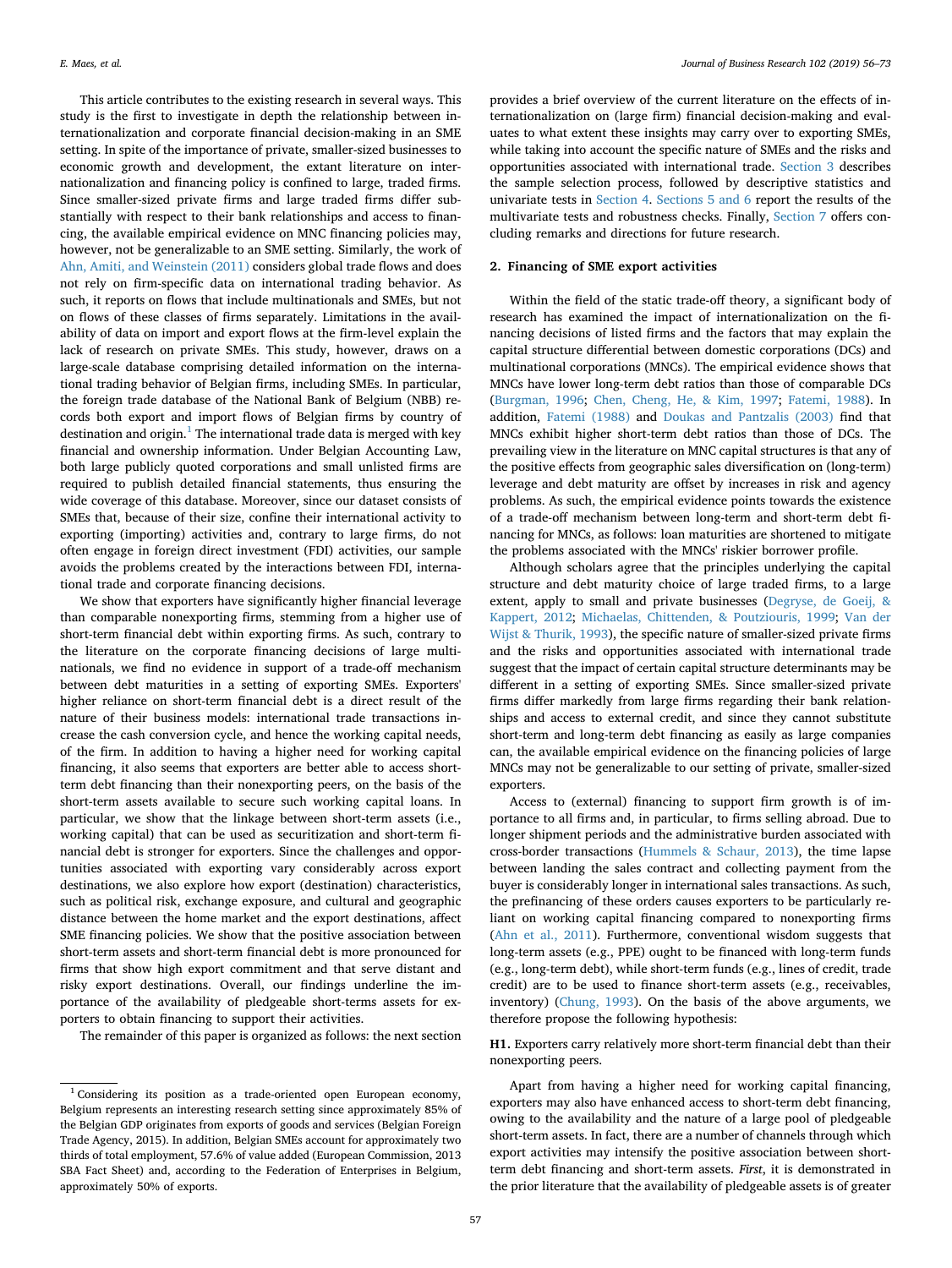importance to SMEs with a risky and opaquer borrower profile ([Berger](#page-16-2) [& Udell, 1995, 2006](#page-16-2); [Boot, Thakor, & Udell, 1991](#page-17-16)). Since cross-border transactions are generally considered to be riskier in nature, the collateral channel (i.e., the relationship between short-term assets that may serve as collateral and leverage) might be stronger for exporting firms. *Second*, because of the riskiness of international trade transactions and the pressure of such transactions on working capital needs, exporters are much more reliant on trade finance instruments, such as letters of credit (L/C<sup>[2](#page-2-1)</sup>) and trade credit insurance, than are domestic players [\(Ahn et al., 2011\)](#page-16-1). By using such instruments, exporters can mitigate the risks associated with international sales and, in turn, improve on their capacity for short-term borrowing ([Ferrando & Mulier,](#page-17-17) [2013;](#page-17-17) [Grath, 2011](#page-17-18); [Jones, 2010\)](#page-17-19).<sup>[3](#page-2-2)</sup> In particular, the use of such instruments may increase the creditors' confidence in the working capital components (i.e., accounts receivable and inventories) as pledgeable assets, while the close monitoring by the creditor of the sales transaction under a letter of credit may reduce information asymmetries and agency costs of debt between the lender and the exporter/borrower. As a result, the higher usage of trade finance instruments in cross-border transactions may lead to a stronger linkage between short-term debt financing and short-term assets for exporters. Finally, risk reduction through serving multiple geographic regions and the perceived higher borrower quality of exporters may also increase the collateral value of their assets. Since entering foreign markets entails a number of challenges, so that only the largest and most productive firms can enter export markets ([Bernard & Jensen, 1999;](#page-17-20) [Greenaway, Guariglia, &](#page-17-21) [Kneller, 2007\)](#page-17-21), the simple act of conducting export activities might be considered as a signal of borrower quality, widening the exporter's borrowing capacity on the basis of the available pledgeable assets. We therefore hypothesize the following:

<span id="page-2-3"></span>**H2a.** The relationship between short-term pledgeable assets and shortterm financial debt is stronger for exporters than it is for their nonexporting peers.

On the other hand, since geographic sales diversification may reduce the exporters' operating risk, creditors may request fewer assets from the exporter/borrower to secure working capital loans. Similarly, if exporting functions as a signal of borrower quality, there may be less need for collateral to secure exporters' loans. These arguments would imply a weaker association between short-term pledgeable assets and short-term debt financing for this type of firm, leading to the following hypothesis:

**H2b.** The relationship between short-term pledgeable assets and shortterm financial debt is weaker for exporters than it is for their nonexporting peers.

It is not improbable that the linkage between short-term assets and short-term debt varies by the level of export commitment and exposure to various export risks as well. Considering export risks first, it can be argued that cross-border transactions are riskier due to exposure to unforeseen political events, adverse currency movements and geographic and cultural barriers between the exporter and the foreign

buyer. Moreover, to secure financing for their operations, the higher riskiness of the export transactions to distant and risky destinations may pressure SMEs to use trade finance instruments even more intensively. Furthermore, in line with the reasoning for hypothesis [H2a,](#page-2-3) it is also possible that exporting to distant countries adds to geographic sales diversification, increasing the quality of the pledgeable assets and, hence, improving the exporters' capacity to borrow. We therefore propose the following hypothesis:

<span id="page-2-5"></span>**H3a.** The relationship between short-term pledgeable assets and shortterm financial debt is stronger for firms with higher export commitment and exposure to export risks.

Alternatively, since trading with faraway export destinations may add to sales diversification and lead to a reduction in operating risks, creditors may request less collateral to secure working capital loans. Simultaneously, this type of export behavior may also signal high borrower quality, thereby reducing the need for collateral. As a result, the availability of pledgeable assets might be less important for this type of exporter when applying for working capital loans. On the basis of these arguments, we propose the following hypothesis:

**H3a.** The relationship between short-term pledgeable assets and shortterm financial debt is weaker for firms with higher export commitment and exposure to export risks.

# <span id="page-2-0"></span>**3. Sample selection and variable definitions**

#### *3.1. Sample selection*

The dataset consists of private Belgian SMEs filing unconsolidated complete financial statements<sup>[4](#page-2-4)</sup> between 1998 and 2013. In line with the European Commission Recommendation (Art. 2.1 recommendation 2003/361/EC), SMEs are defined as firms having fewer than 250 employees (in FTE) and as either having a maximum sale of 50 million euros or a balance sheet total of < 43 million euros. Our dataset combines firm-level information from several databases. The financial information is obtained from the annual accounts database from the Central Balance Sheet Office of the National Bank of Belgium (NBB). The financial data are subsequently merged with a highly confidential database from the NBB, which covers detailed information on the international trading behavior of Belgian firms. This foreign trade database comprises export and import flows by country of destination and country of origin above a certain threshold. Until 2006, firms had to report their intra-EU trade through the Intrastat inquiry if their export flows surpassed 250,000 euros per year. As of 2006, a reporting threshold of one million euros per year applies to intra-EU trade transactions. Data on extra-EU trade is collected by customs agents if the transaction has a value of at least 1000 euros or has a weight of one metric ton or more. Based on time-varying ownership information from Bel-First (Bureau van Dijk EP), firms conducting foreign direct investment activities (ownership  $\geq$ 10%) are excluded, as these firms may enjoy financing options that may be unavailable to domestic firms and to firms that confine their international activities to exporting. For similar reasons, listed firms are not included. Following customary practice, nonprofit organizations, services providers (e.g., financial institutions), firm-years with zero sales, or extremely high levels of

<span id="page-2-1"></span> $2$ An L/C is a contractual agreement by the importer's bank on behalf of the foreign buyer that payment will be made by the bank to the exporter upon the complying presentation of the documents as stipulated in the L/C ([Grath,](#page-17-18) [2011\)](#page-17-18). The L/C protects the exporter from non-payment by replacing the creditworthiness of the buyer with that of the bank issuing the letter.

<span id="page-2-2"></span><sup>&</sup>lt;sup>3</sup> To the best of our knowledge, (firm-level) data on trade finance is not available, except for the International Trade Register of the International Chamber of Commerce (ICC) ([ICC, 2015](#page-17-22)). However, this trade register only contains information on a limited number of trade finance instruments that were purchased at one of the participating banks, and as such, it does not contain an overview of all (export) transactions by client firms, nor does it contain information about the use of credit insurance provided by specialized insurers.

<span id="page-2-4"></span><sup>4</sup> Under Belgian Accounting Law, companies are bound to file complete (unconsolidated) accounts if they meet at least two of the following criteria: their total assets exceed 3.65 million euros; their operating revenue exceeds 7.3 million euros; or they have > 50 full time equivalent employees. Companies with > 100 full time equivalent employees always have to file complete accounts. All other firms may file abbreviated statements, which contain less detailed information. For instance, only firms filing complete annual accounts provide detailed information on items that are relevant to our research question (e.g., turnover data).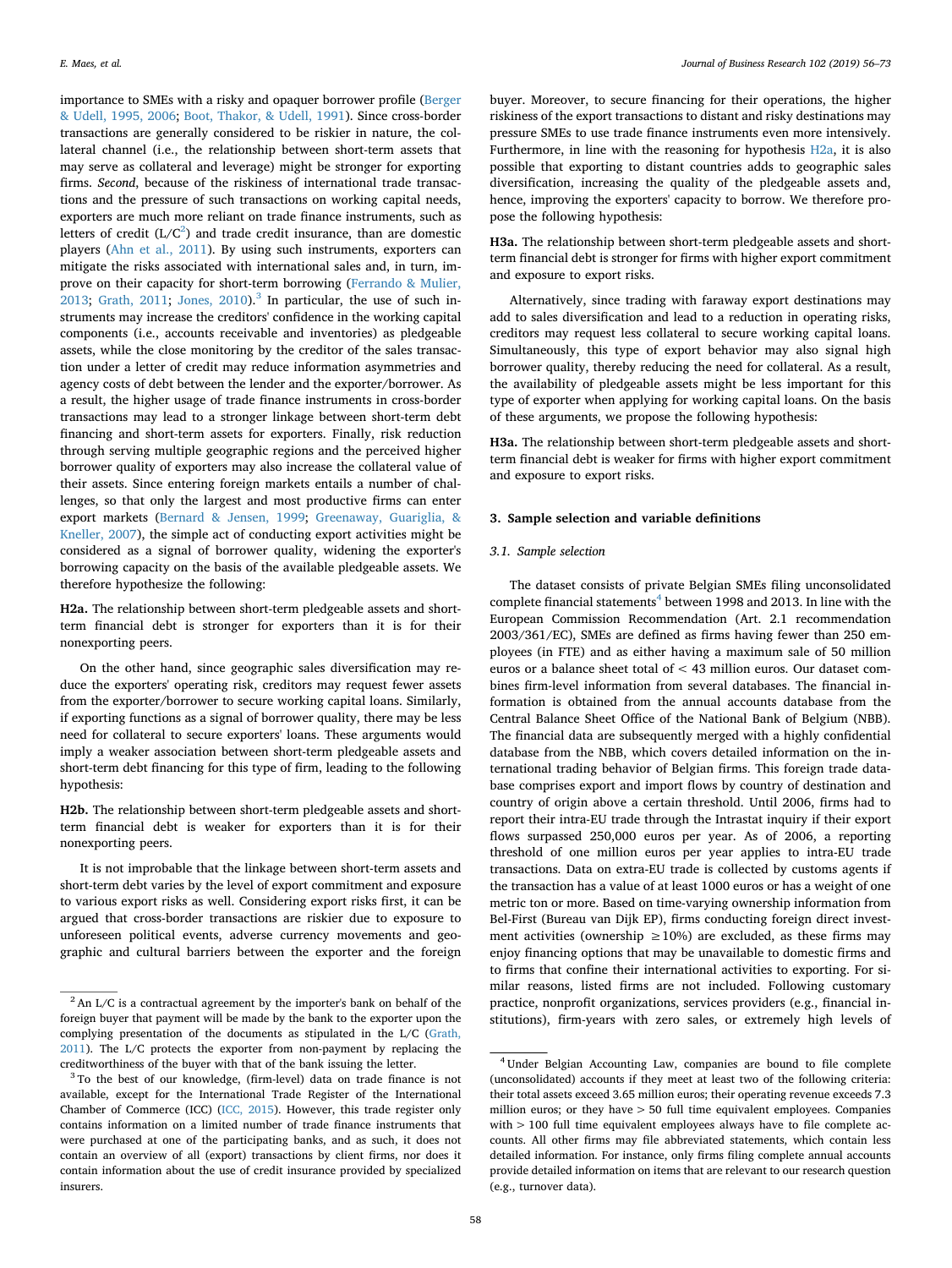leverage (> 100% of total assets) and absolute total assets growth rates exceeding 100% are also discarded. We define the sector of activity on the basis of the main NACE industry code. Finally, as exporting firms are not a random subsample of the firm population [\(Bernard & Jensen,](#page-17-20) [1999\)](#page-17-20), we control for sample selection bias by matching each exporter with a comparable nonexporter, using propensity score matching (PSM) techniques. The resulting matched sample consists of 6841 SMEs and comprises 37,795 firm-year observations, of which 28,552 (75.5%) belong to the subsample of exporters. [Table A.1](#page-15-0) in the appendix provides an overview of the different steps of the selection procedure.

# *3.2. Variables*

# *3.2.1. Dependent variables*

Export activities may affect corporate financing policies in two ways. First, export activities could affect the levels of long-term and short-term debt financing. Second, these activities may alter the mix of long-term and short-term debt financing. Accordingly, we measure *total leverage* as total financial debt over total assets (TOT), *long-term leverage* as long-term financial debt over total assets (LT), and *short-term leverage* as short-term financial debt over total assets (ST) ([Demirgüç-Kunt &](#page-17-2) [Maksimovic, 1999;](#page-17-2) [Doukas & Pantzalis, 2003](#page-17-5); [Michaelas et al., 1999](#page-17-12)). *Debt maturity* is defined as long-term financial debt over total financial debt ([Barclay & Smith, 1995;](#page-16-0) [Fan et al., 2012\)](#page-17-3).<sup>[5](#page-3-0)</sup>

### *3.2.2. Test variables*

Since the risks and opportunities associated with international trade vary considerably across export destinations, we define several firmlevel measures for the scale and scope of export activities conducted by the firm. *Export Status* is a dummy variable that equals unity if foreign sales are reported for a particular firm-year observation. If not, the observation belongs to the subsample of nonexporting firms. *Export Intensity* is defined as the ratio of export sales to total sales ([Bianchi &](#page-17-23) [Wickramasekera, 2016](#page-17-23); [Cavusgil, 1984](#page-17-24)). To measure *Export Diversity*, we define six regional markets that are homogenous in terms of economic development, political condition and geography, as follows: 1) Belgium; 2) the neighboring countries of Belgium, including the UK; 3) other EU countries; 4) non-EU countries, geographically located within Europe; 5) Canada and the US; and 6) all other countries (De [De Clercq,](#page-17-25) [Sapienza, & Crijns, 2005\)](#page-17-25). Following [Hirsch and Lev \(1971\),](#page-17-26) we define our entropy measure of export diversity as the negative sum of the products of the percentage of sales generated in each regional market *k* and the natural logarithm of that percentage (i.e., export diversity =  $-\Sigma X_k * \ln(X_k)$ , where  $X_k$  is the fraction of total sales generated in region k). Thus, exporters generating an equal fraction of their sales in all of the six regional markets will have the highest score on the export diversity measure, while exporters serving a single region have zero export diversity. As an alternative rougher measure of export diversity, we use the natural logarithm of the *No. of Export Destination Countries*. Next, we proxy export distance in terms of the *Cultural and Geographic Distance* between the Belgian home market and the export destinations. To measure national culture, we use data from the World Values Survey (WVS) and follow the approach of [Ahern, Daminelli, and](#page-16-3) [Fracassi \(2012\)](#page-16-3) to construct a country-level cultural index. After rescaling the original survey answers to values between zero and one, a composite country-specific cultural distance index is constructed yearly on the basis of the squared deviations of each export destination country from Belgium along the following three dimensions of national culture: trust, individualism and hierarchy [\(Morosini, Shane, & Singh,](#page-17-27)

[1998\)](#page-17-27). The cultural distance at the level of the firm thus equals the sum of the weighted country-level cultural distance indices, where the weights equal the proportion of sales generated in each country to total sales. The geographic distance is measured as the weighted average of the great circle distance (in km) between the most populous cities of Belgium and the export destination countries [\(Coval & Moskowitz,](#page-17-28) [1999\)](#page-17-28). The geographic distances between cities are taken from CEPII. Thus, exporters generating a larger fraction of their sales in markets that are geographically and culturally distant from Belgium will have higher scores on the geographic and cultural indices. To measure *Political Risk*, we employ the country-specific Worldwide Governance Indicators ([Kaufmann, Kraay, & Mastruzzi, 2011\)](#page-17-29). We consider four timevarying political risk dimensions, namely, government effectiveness, regulatory quality, rule of law, and control of corruption, with higher scores assigned to politically stable economies. For ease of interpretation, we rescale the political risk scores so that higher scores indicate higher political risk. The average correlation between each possible pair of these political dimensions is approximately 90%, which would raise concerns regarding multicollinearity when regressing the leverage and debt maturity on the different legality measures simultaneously. We therefore summarize these political risk measures into a single countryspecific index through principal components analysis, applied on a yearly basis ([Berkowitz, Pistor, & Richard, 2003\)](#page-16-4). The resulting index is the first principal component, which summarizes, on average, 84.7% of the total variance. To construct an overall measure of exposure to political risk at the firm-level, we take the sum of the weighted countrylevel political risk indices, where the weights equal the proportion of sales generated in the respective countries to total sales [\(Chkir & Cosset,](#page-17-30) [2001\)](#page-17-30). As a result, exporters with a larger fraction of their sales originating in politically unstable economies should have a higher score on this measure. Finally, *Exchange Exposure* is defined as a function of the correlations of the national currencies of the export countries, for all currency combinations ([Markowitz, 1952](#page-17-31)). The portfolio weights are defined as the difference between export flows directed towards and import flows originating from a particular country, scaled by total sales minus the cost of goods sold. Thus, firms exporting largely to foreign countries whose national currencies are strongly positively correlated among each other will have higher exchange exposure. The monthly exchange rates are collected from Thomson Reuters DataStream.

#### *3.2.3. Control variables*

Following the literature on capital structure, several firm-specific characteristics are selected as control variables. *Size* equals the natural logarithm of total assets [\(Degryse et al., 2012](#page-17-11); [Titman & Wessels, 1988](#page-17-1)). Larger firms are typically more diversified and thus less volatile, resulting in a higher borrowing capacity under the trade-off theory. *Growth* is defined as the average annual change in sales over the three preceding years ([Dewaelheyns & Van Hulle, 2012\)](#page-17-32). Growth opportunities are difficult to collateralize and do not generate current taxable income, suggesting a negative association between growth and leverage. [Myers \(1977\)](#page-17-7), by contrast, contends that managers underinvest if interest payments are high. Shortening loan maturities could, however, overcome this underinvestment problem. As such, growth opportunities and short-term leverage are expected to show a positive correlation. SME studies, however, generally find evidence in favor of a positive association between growth opportunities and (long-term) leverage. [Degryse et al. \(2012\)](#page-17-11) report a positive effect of growth on long-term leverage, while [Sogorb-Mira \(2005\)](#page-17-33) reports a stronger positive (negative) effect on long-term (short-term) debt. *Profitability* equals earnings before interests and taxes (EBIT) scaled by total assets ([Sogorb-](#page-17-33)[Mira, 2005](#page-17-33)). Following the free cash flow theory of [Jensen \(1986\),](#page-17-34) debt and profitability are positively related. High leverage forces managers to use profits to make interest payments and reimburse loans, preventing them from investing in suboptimal projects. The trade-off theory also predicts a positive association between leverage and profitability; i.e., profitable firms have a higher borrowing capacity. The

<span id="page-3-0"></span> $5$  An alternative definition for debt maturity that is often used in the literature – especially if data on public debt instruments is also included – is the average number of years until the debt matures (e.g., [Stohs & Mauer, 1996\)](#page-17-35). Unfortunately, we do not have loan-specific information available in our dataset, so we are not able to include this type of variable in the analysis.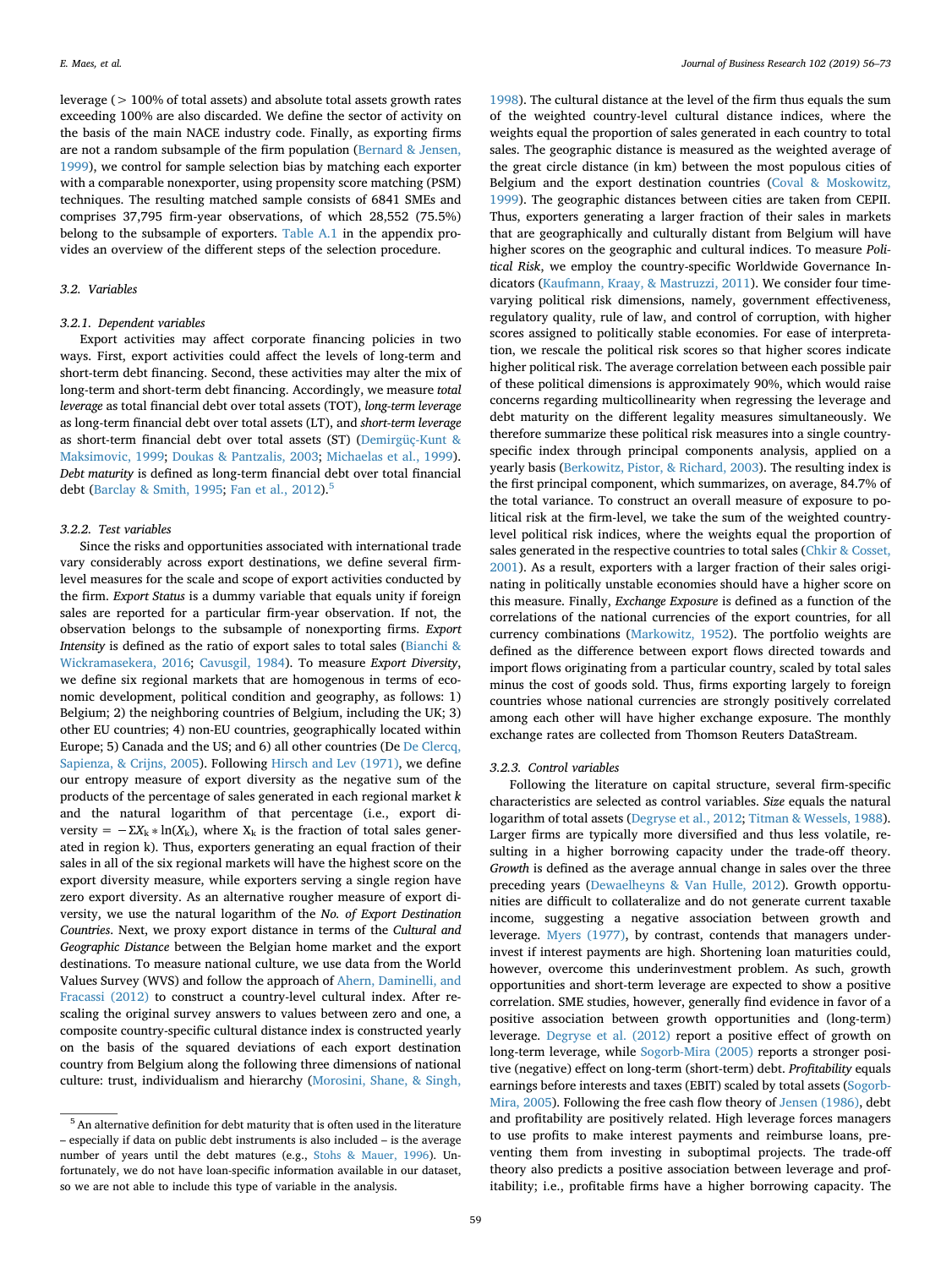empirical studies generally find that profits are used to pay down debt; however, this supports the existence of a pecking order of financing sources. [Van der Wijst and Thurik \(1993\)](#page-17-13) and [Sogorb-Mira \(2005\)](#page-17-33) find that SMEs use profits to pay down short-term debt first. *Volatility* is defined as the standard deviation of EBIT scaled by total assets over the three preceding years ([Dewaelheyns & Van Hulle, 2012\)](#page-17-32). Following the static trade-off theory, a firm's optimal debt level is a decreasing function of the volatility of its earnings [\(Titman & Wessels, 1988\)](#page-17-1). *LT Collateral* measures the availability of long-term pledgeable assets and equals the ratio of tangible fixed assets to total assets [\(Degryse et al.,](#page-17-11) [2012;](#page-17-11) [Van der Wijst & Thurik, 1993](#page-17-13)). Firms that have high levels of tangible fixed assets should have higher borrowing capacities. Additionally, in accordance with the maturity matching principle, longterm asset tangibility should be especially important for long-term leverage, as tangible fixed assets may also require more long-term financing. *ST Collateral* measures the availability of short-term pledgeable assets and is defined as the ratio of inventories and accounts re-ceivable minus accounts payable to total assets.<sup>[6](#page-4-2)</sup> In line with the maturity matching principle, we expect this variable to be positively (negatively) associated with short-term leverage (debt maturity). As access to internal capital markets may influence the debt policy ([Dewaelheyns & Van Hulle, 2012](#page-17-32)), a *Group* dummy is included that equals unity if the firm is part of a business group, and zero if the firm is a standalone. A firm is considered to be an affiliate if at least 50% of the firm's shares or votes are, indirectly or directly, held by another firm. Finally, *year* and *industry* dummies (2-digit level) are added to control for macroeconomic shocks and industry heterogeneity. All continuous variables are Winsorized at the 1%-level to reduce the influence of outliers. A detailed overview of the definition of all the variables used in the subsequent analyses is provided in [Table A.2](#page-15-1) in the appendix.

#### <span id="page-4-0"></span>**4. Descriptive statistics and univariate tests**

[Table 1](#page-5-0) presents the descriptive statistics for the full matched sample, and for the subsamples of exporters and matched nonexporters separately. In addition, it compares the average and median values of a range of firm characteristics of exporters and matched nonexporting firms using Student's *t*-tests (equality of means) and Wilcoxon rank sum z-tests (equality of medians). Although these univariate tests do not control for firm differences between exporters and nonexporters, they do provide preliminary insights into the effect of exporting on corporate financing policies. The average SME has a long-term financial debt ratio of 7.3% and a short-term financial debt ratio of 10.3%, which is in line with earlier studies covering the capital structure of Belgian firms [\(De](#page-17-0) [Jong et al., 2008;](#page-17-0) [Demirgüç-Kunt & Maksimovic, 1999](#page-17-2)). For the average exporter (nonexporter), these ratios equal 7.2% (7.8%) and 11.0% (8.5%), respectively. [Table 1](#page-5-0) further shows that exporters have significantly higher leverage than that of comparable nonexporting firms; this result is driven by a higher use of short-term financial debt by exporters. We find only weak statistical evidence that exporters and nonexporters differ in their reliance on long-term debt financing. As a result, exporters and nonexporters differ substantially in their loan maturities; the average portion of long-term debt in total debt of an exporter equals 38.5%, while for a nonexporter 43.3% of total financial debt is long-term in nature.

With respect to firm size, we find that exporters are significantly larger than nonexporting firms. In addition, exporters show a higher

earnings volatility compared to nonexporters. Furthermore, exporters have fewer long-term assets. In line with expectations, exporters have more short-term assets (i.e., accounts receivable and inventory, net of accounts payable) on their balance sheets than those of nonexporters. The average (median) SME is profitable, and exporters are more profitable than their nonexporting peers. Exporters and nonexporting firms do not seem to differ in terms of their growth in sales. For the average exporter, the export intensity equals 0.272, which implies that, on average, 27.2% of total sales are sales to foreign markets. An exporter serves approximately 7 countries, but this number varies greatly across exporters. Export diversity, which is bounded between 0 (no diversification) and 1.791 (perfect diversification), equals 0.496, on average, indicating that Belgian SMEs export to a relatively limited number of different geographic regions. For illustration purposes, Fig. A.1 in the appendix illustrates the importance in trade volume of the various destinations to which Belgian goods were exported between 1998 and 2013. [Table A.3](#page-15-2) in the appendix presents the Pearson correlations between the continuous variables for the full matched sample of firms. [Table A.4](#page-16-5) in the appendix reports on the univariate statistics of the full unmatched sample and the unmatched subsamples of exporters and non-exporting firms. A comparison with [Table 1](#page-5-0) suggests that the matching has, to a large extent, reduced the differences between exporters and nonexporters, especially on the matching dimensions. As there remain statistically significant differences in some of the matching dimensions, however, it should be noted that the propensity score matching does not fully remove all differences between export and nonexpert firms, which is a limitation of our approach. To further reduce concerns about endogeneity, we also include tests from difference-in-difference analyses in [Section 6](#page-7-0).

# <span id="page-4-1"></span>**5. Multivariate analysis**

#### *5.1. Methodology and baseline regression*

As univariate tests cannot be conclusive, this section explores the debt financing choices of exporters and their comparable nonexporters in more detail using multivariate techniques. The different measures of leverage (TOT, LT, ST) and debt maturity (MAT) are regressed on the one-period lags of a set of firm characteristics, as shown in Eq. [\(1\)](#page-4-3):

<span id="page-4-3"></span>
$$
Y_{i,t} = \alpha + \beta_1 X_{i,t-1} + \gamma_1 Export_{i,t-1} + \eta_j + \tau_t + \varepsilon_{i,t}
$$
\n
$$
\tag{1}
$$

Vector  $X_{i,t-1}$  contains the firm-specific characteristics of debt financing choices (i.e., firm size, sales growth, group affiliation, asset tangibility, earnings volatility and profitability). All the regressions include year ( $\tau$ <sub>*t*</sub>)and industry dummies (at 2-digit level,  $\eta$ <sub>*j*</sub>) to control for macroeconomic shocks and industry heterogeneity. In the baseline regression, our first coefficient of interest belongs to the export dummy variable (*Export<sub>i, t</sub>*−1), which captures differences in the financing policy of exporters and their nonexporting peers. Later, we will look at other export dimensions.

We apply propensity score matching to reduce endogeneity concerns with respect to these export variables. At each point in time, we match each exporter with a nonexporting firm on the basis of a range of (one-period lagged) firm characteristics, including total factor productivity (TFP), firm size (total assets), firm age, group affiliation, sales growth and profitability. Matching occurs within sectors, as the impact of various variables on the decision to export might differ across sectors ([Javalgi, White, & Lee, 2000\)](#page-17-36). Therefore, at each point in time and within each sector, a nonexporting firm, which is closest in terms of its propensity score to an exporting firm (using a caliper value of 0.01), is selected as a match for the former, using the nearest-neighbor matching method. The one-to-one matching is performed with replacement so that a nonexporting firm can be the matching partner of several exporters in a particular year. Since a nonexporter can serve as a match multiple times in a single year, and since exporters and nonexporters

<span id="page-4-2"></span> $^6$  Since trade credit may act as a substitute source of financing for bank credit [\(Carbo-Valverde, Rodríguez-Fernández, & Udell, 2016;](#page-17-37) [Garcia-Appendini &](#page-17-38) [Montoriol-Garriga, 2013](#page-17-38)), we use the ratio of inventories and accounts receivable to total assets and the ratio of inventories to total assets as alternative definitions for our ST Collateral variable. The results are highly qualitatively similar. These results are not included in the paper but are available from the authors upon request.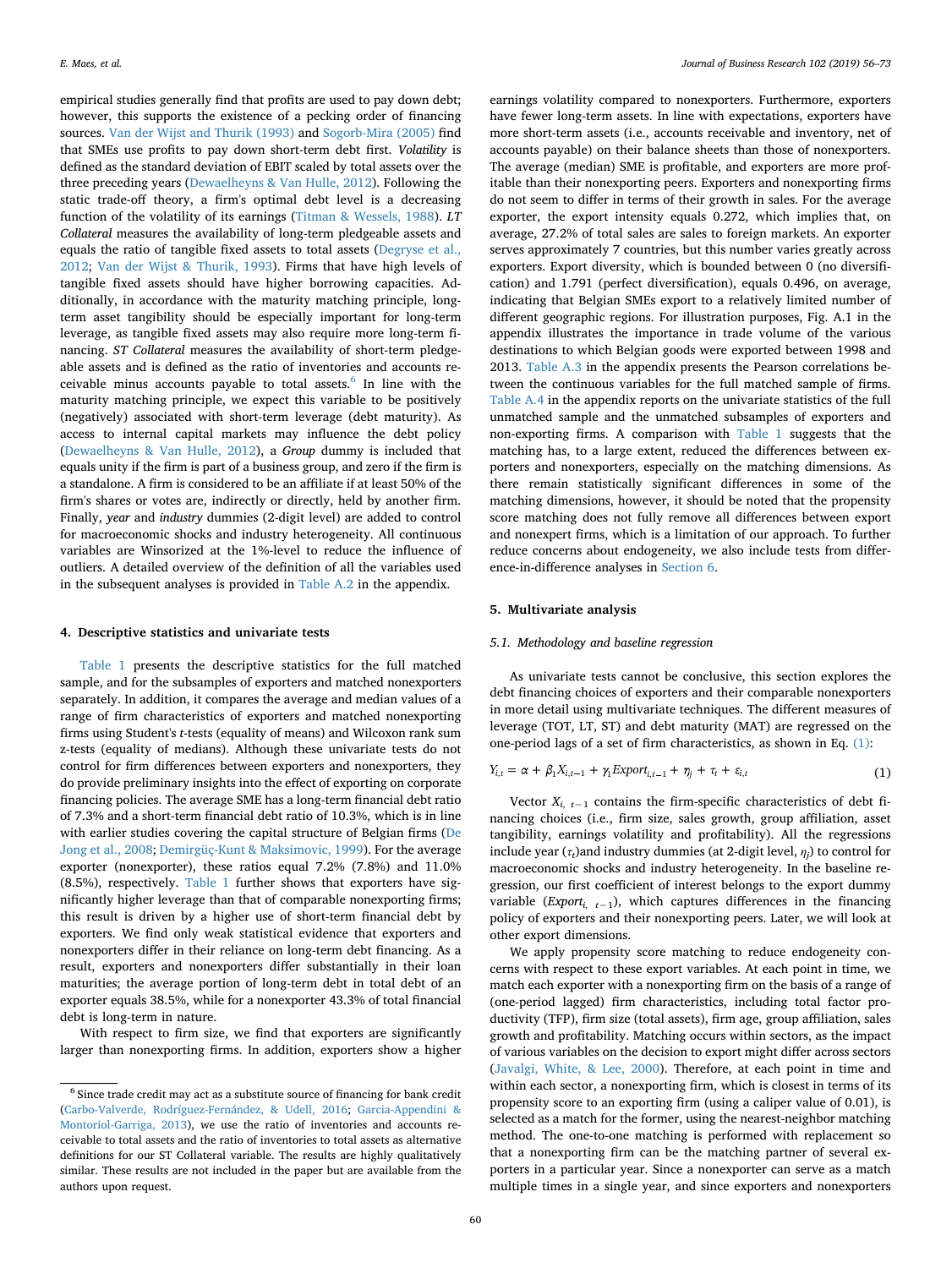#### <span id="page-5-0"></span>**Table 1**

Descriptive statistics for the full sample and by export status.

|                         | Full   |        |        |       | Exporters |        |        |       |      | Nonexporters |        |       | Equality of means |         | Equality of medians |         |
|-------------------------|--------|--------|--------|-------|-----------|--------|--------|-------|------|--------------|--------|-------|-------------------|---------|---------------------|---------|
|                         | N      | Mean   | Median | Sd    | N         | Mean   | Median | Sd    | N    | Mean         | Median | Sd    | t-test            | p-value | z-test              | p-value |
| <b>TOT</b>              | 37,795 | 0.178  | 0.123  | 0.187 | 28,552    | 0.183  | 0.133  | 0.188 | 9243 | 0.164        | 0.093  | 0.185 | $-8.712$          | 0.000   | $-10.114$           | 0.000   |
| LT                      | 37,795 | 0.073  | 0.013  | 0.111 | 28,552    | 0.072  | 0.013  | 0.108 | 9243 | 0.078        | 0.011  | 0.121 | 4.742             | 0.000   | $-0.694$            | 0.487   |
| <b>ST</b>               | 37,795 | 0.104  | 0.041  | 0.135 | 28,552    | 0.110  | 0.046  | 0.139 | 9243 | 0.085        | 0.029  | 0.119 | $-16.014$         | 0.000   | $-13.898$           | 0.000   |
| <b>MAT</b>              | 28,008 | 0.396  | 0.377  | 0.329 | 21,492    | 0.385  | 0.353  | 0.328 | 6516 | 0.433        | 0.455  | 0.330 | 10.402            | 0.000   | 9.831               | 0.000   |
| Size                    | 37,795 | 15.843 | 15.812 | 0.787 | 28,552    | 15.909 | 15.882 | 0.778 | 9243 | 15.639       | 15.624 | 0.778 | $-28.962$         | 0.000   | $-28.099$           | 0.000   |
| Age                     | 37,795 | 3.138  | 3.219  | 0.625 | 28,552    | 3.144  | 3.219  | 0.626 | 9243 | 3.122        | 3.219  | 0.620 | $-2.868$          | 0.004   | $-2.678$            | 0.007   |
| Volatility              | 37,772 | 0.041  | 0.029  | 0.040 | 28,552    | 0.041  | 0.030  | 0.039 | 9240 | 0.038        | 0.026  | 0.040 | $-7.056$          | 0.000   | $-11.382$           | 0.000   |
| LT collateral           | 37,795 | 0.196  | 0.155  | 0.169 | 28,552    | 0.190  | 0.152  | 0.161 | 9243 | 0.214        | 0.163  | 0.192 | 11.771            | 0.000   | 5.393               | 0.000   |
| ST collateral           | 37,631 | 0.291  | 0.287  | 0.217 | 28,463    | 0.308  | 0.304  | 0.210 | 9168 | 0.238        | 0.225  | 0.231 | $-26.985$         | 0.000   | $-26.680$           | 0.000   |
| Profitability           | 37,795 | 0.068  | 0.050  | 0.103 | 28,552    | 0.069  | 0.052  | 0.105 | 9243 | 0.065        | 0.047  | 0.097 | $-3.043$          | 0.002   | $-4.494$            | 0.000   |
| <b>TFP</b>              | 37,795 | 11.359 | 11.320 | 0.545 | 28,552    | 11.384 | 11.355 | 0.549 | 9243 | 11.281       | 11.220 | 0.525 | $-15.812$         | 0.000   | $-17.948$           | 0.000   |
| Growth                  | 37,795 | 0.039  | 0.033  | 0.153 | 28,552    | 0.040  | 0.033  | 0.151 | 9243 | 0.038        | 0.032  | 0.159 | $-1.223$          | 0.221   | $-0.708$            | 0.479   |
| <b>Export intensity</b> | 37,795 | 0.206  | 0.049  | 0.284 | 28,552    | 0.272  | 0.139  | 0.298 | 9243 | 0.000        | 0.000  | 0.000 |                   |         |                     |         |
| Political risk          | 37,751 | 0.240  | 0.036  | 0.407 | 28,508    | 0.318  | 0.107  | 0.442 | 9243 | 0.000        | 0.000  | 0.000 |                   |         |                     |         |
| Cultural distance       | 36,229 | 0.063  | 0.010  | 0.104 | 26,986    | 0.085  | 0.032  | 0.113 | 9243 | 0.000        | 0.000  | 0.000 |                   |         |                     |         |
| Geographic distance     | 37,761 | 1.231  | 0.283  | 1.746 | 28,518    | 1.630  | 0.792  | 1.840 | 9243 | 0.000        | 0.000  | 0.000 |                   |         |                     |         |
| Export diversity        | 37,795 | 0.374  | 0.205  | 0.427 | 28,552    | 0.496  | 0.425  | 0.426 | 9243 | 0.000        | 0.000  | 0.000 |                   |         |                     |         |
| No. of destinations     | 37,795 | 1.520  | 1.609  | 1.182 | 28,552    | 2.013  | 1.946  | 0.927 | 9243 | 0.000        | 0.000  | 0.000 |                   |         |                     |         |
| Exchange exposure       | 26,833 | 0.016  | 0.002  | 0.043 | 23,026    | 0.018  | 0.003  | 0.046 | 3807 | 0.005        | 0.000  | 0.023 |                   |         |                     |         |

Note: The descriptive statistics of the full matched sample and the subsamples of exporters and matched nonexporting firms are presented. All continuous variables have been Winsorized at the top and bottom 1% to reduce the influence of outliers. The *t*-test statistics and corresponding p-values (equality of means) and the z-test statistics and corresponding p-values (equality of medians) have been added.

differ substantially in size and industry affiliation prior to matching, the size of the subsample of nonexporters is reduced considerably after matching. To further alleviate endogeneity concerns with respect to our export variables, in [Section 6.2](#page-11-0), we will supplement our analysis with two settings using a difference-in-difference (DID) methodology. Following [Heckman, Ichimura, Smith, and Todd \(1998\),](#page-17-39) the conditional DID can be argued to be a highly effective tool in controlling for selection on both observable and unobservable dimensions by combining the advantages of propensity score matching techniques and the DIDestimator.

### *5.2. Base line regression: results*

The pooled OLS regression coefficients of the different leverage and maturity equations on the full matched sample of both exporters and nonexporters and on the subsamples of exporters and matched nonexporting firms are depicted in [Table 2.](#page-6-0) The reported standard errors are in parentheses and are robust to firm-level clustering ([Petersen,](#page-17-40)  $2009$ 

While controlling for firm and industry characteristics and macroeconomic shocks, we find a positive and statistically significant association between the export status and short-term debt ratios, and this association is in support of hypothesis [H1](#page-1-1). Furthermore, the export status does not seem to affect long-term debt ratios. Consequently, this finding starkly contrasts with the MNC literature [\(Burgman, 1996;](#page-17-4) [Chen](#page-17-10) [et al., 1997](#page-17-10); [Doukas & Pantzalis, 2003](#page-17-5)) since we do not find statistical evidence in favor of a trade-off mechanism between long-term and short-term debt for exporting firms.

Turning to the control variables, we find that the relationships with the leverage and maturity measures are highly qualitatively similar for the full matched sample and for the subsamples of exporters and nonexporters and that they are in line with the (SME) literature. Looking first at the main variables of interest, we find a positive association between long-term assets and both short-term and long-term debt. Short-term assets (i.e., working capital) are positively (negatively) associated with short-term leverage (debt maturity), and this seems to be the case especially for exporters. To further evaluate this linkage, we add an interaction term between the variables Export and ST Collateral. The coefficient estimates of this interaction model on the full, matched sample are depicted under the column heading *Full (interaction)*. In support of hypothesis  $H2a$ , we find that the interaction term between these variables is significantly positively (negatively) associated with total and short-term debt levels (debt maturity). This finding suggests that the financing policy of exporters is highly sensitive to changes in the availability of short-term pledgeable assets. These results are not only statistically significant but are economically meaningful as well. For instance, for an exporter with a median level of ST Collateral, the total effect of Export and Export  $\times$  ST Collateral equals 1.14% for TOT. In other words, ceteris paribus, the total financial leverage ratio for such an exporter is higher by an amount that equals 7.0% of the average total leverage ratio of a non-exporting firm (12.3% of the median). For ST, this effect equals 1.51%; i.e., the short-term financial leverage ratio for an exporting firm with a median level of ST Collateral is, ceteris paribus, higher by an amount that equals 17.8% of the average shortterm financial leverage ratio of a non-exporting firm (52.1% of the median), which is quite substantial. Furthermore, consistent with the trade-off theory, volatility is negatively related to both short-term and long-term leverage. Cash flow volatility increases bankruptcy risk and, therefore, reduces the optimal level of debt. In line with [Diamond](#page-17-41) [\(1991\)](#page-17-41) and [Ortiz-Molina and Penas \(2008\),](#page-17-8) we also find that a riskier borrower profile results in shorter loan maturities. By contrast, profitability is negatively related to both short-term and long-term debt ratios, and this relation is in line with pecking order behavior. Firms also seem to use internally generated funds to pay down short-term debt first, resulting in longer maturities for profitable firms ([Sogorb-Mira,](#page-17-33) [2005;](#page-17-33) [Van der Wijst & Thurik, 1993\)](#page-17-13). In line with expectations and the trade-off theory, we find a positive association between firm size and leverage. Larger firms carry higher leverage because they are generally more diversified and have more collateral available. Average sales growth, proxying growth opportunities, is positively related with both leverage and maturity. It seems that firms with high growth opportunities are more likely to raise more debt than firms with fewer growth

<span id="page-5-1"></span> $^7$  Given that our dependent variables are bounded between zero and one, we additionally ran pooled Tobit regressions for the total, long-term and short-term debt levels. For debt maturity, we ran a Fractional Response model. The results remain qualitatively unchanged.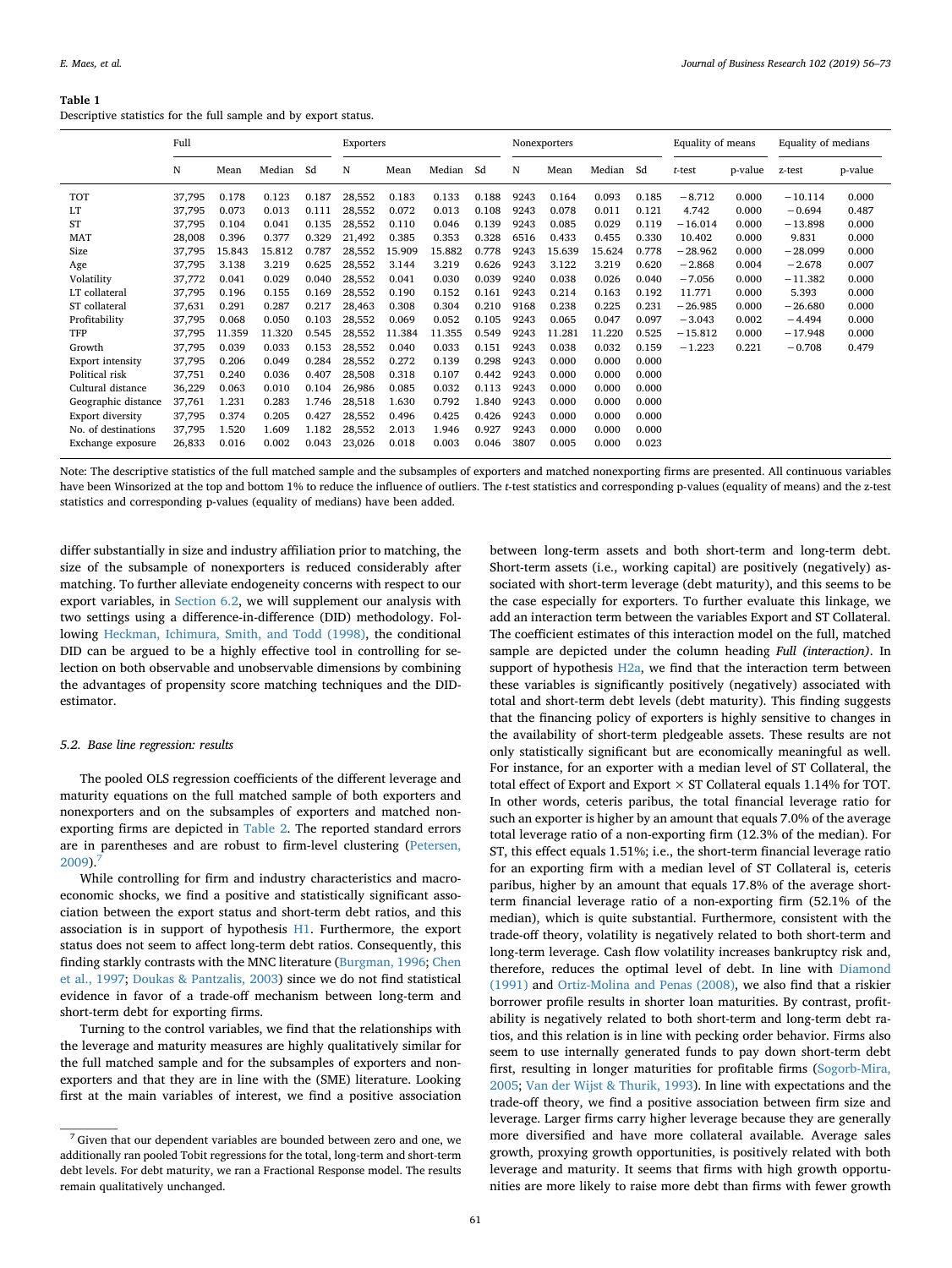*E. Maes, et al. Journal of Business Research 102 (2019) 56–73*

| į                        |
|--------------------------|
| $\overline{1}$           |
| Ë                        |
| <b>Cartical</b>          |
|                          |
| tor evnorting and nonevn |
|                          |
| $5 + 10$                 |
| ٠<br>S                   |

<span id="page-6-0"></span>

|                                                                                | Full                    |             |                                      |                       | Exporters                                                                                             |                                                                                                                                             |                                                                                                                                      |                                                                                                                                                                            | Nonexporters                                                                                                                                                          |                                                                                                                                                                                                                                                                                              |                                                                                                                                                                         |                                                               | Full (interaction)                                                                                                                                                  |                                                                                                                                                                                                                                                                                                                 |                                                                                                                                                                                                                                                                                                                                      |                                                                                                                                                                                                                                                                                                                            |
|--------------------------------------------------------------------------------|-------------------------|-------------|--------------------------------------|-----------------------|-------------------------------------------------------------------------------------------------------|---------------------------------------------------------------------------------------------------------------------------------------------|--------------------------------------------------------------------------------------------------------------------------------------|----------------------------------------------------------------------------------------------------------------------------------------------------------------------------|-----------------------------------------------------------------------------------------------------------------------------------------------------------------------|----------------------------------------------------------------------------------------------------------------------------------------------------------------------------------------------------------------------------------------------------------------------------------------------|-------------------------------------------------------------------------------------------------------------------------------------------------------------------------|---------------------------------------------------------------|---------------------------------------------------------------------------------------------------------------------------------------------------------------------|-----------------------------------------------------------------------------------------------------------------------------------------------------------------------------------------------------------------------------------------------------------------------------------------------------------------|--------------------------------------------------------------------------------------------------------------------------------------------------------------------------------------------------------------------------------------------------------------------------------------------------------------------------------------|----------------------------------------------------------------------------------------------------------------------------------------------------------------------------------------------------------------------------------------------------------------------------------------------------------------------------|
|                                                                                | <b>FOT</b>              | 5           | 57                                   | MAT                   | 5C                                                                                                    | E                                                                                                                                           | 55                                                                                                                                   | MAT                                                                                                                                                                        | ГOТ                                                                                                                                                                   | 5                                                                                                                                                                                                                                                                                            | 55                                                                                                                                                                      | MAT                                                           | TOT                                                                                                                                                                 | 5                                                                                                                                                                                                                                                                                                               | 55                                                                                                                                                                                                                                                                                                                                   | MAT                                                                                                                                                                                                                                                                                                                        |
| Group                                                                          | $-0.006$                | $-0.007$    | 0.001                                | $-0.035***$           |                                                                                                       | $-0.006$                                                                                                                                    | 0.00                                                                                                                                 | $-0.033$                                                                                                                                                                   | $-0.01$                                                                                                                                                               | $0.013*$                                                                                                                                                                                                                                                                                     | 0.00                                                                                                                                                                    | $-0.046$ *                                                    | $-0.006$                                                                                                                                                            | $-0.007$                                                                                                                                                                                                                                                                                                        | 0.000                                                                                                                                                                                                                                                                                                                                | $0.035***$                                                                                                                                                                                                                                                                                                                 |
|                                                                                | (0.004)                 | (0.002)     | (0.003)                              | (0.008)               | $-0.004$<br>(0.005)                                                                                   |                                                                                                                                             | (0.004)                                                                                                                              |                                                                                                                                                                            | (0.007)                                                                                                                                                               |                                                                                                                                                                                                                                                                                              |                                                                                                                                                                         |                                                               | (0.004)                                                                                                                                                             |                                                                                                                                                                                                                                                                                                                 |                                                                                                                                                                                                                                                                                                                                      |                                                                                                                                                                                                                                                                                                                            |
| Volatility                                                                     | $-0.455***$             | $0.196***$  | $0.259***$                           | $0.424***$            | $0.450***$                                                                                            | (0.002)                                                                                                                                     | $0.269***$                                                                                                                           |                                                                                                                                                                            | $0.465***$                                                                                                                                                            |                                                                                                                                                                                                                                                                                              | (0.005)                                                                                                                                                                 | $(0.016)$<br>$0.613***$                                       | $0.453***$                                                                                                                                                          | (0.002)                                                                                                                                                                                                                                                                                                         | $\frac{(0.003)}{0.258}$                                                                                                                                                                                                                                                                                                              | $(0.008)$<br>$-0.427$                                                                                                                                                                                                                                                                                                      |
|                                                                                | (0.040)                 | (0.023)     | (0.031)                              | (0.100)               |                                                                                                       | (0.026)                                                                                                                                     |                                                                                                                                      |                                                                                                                                                                            |                                                                                                                                                                       |                                                                                                                                                                                                                                                                                              |                                                                                                                                                                         |                                                               | (0.040)                                                                                                                                                             | (0.023)                                                                                                                                                                                                                                                                                                         |                                                                                                                                                                                                                                                                                                                                      |                                                                                                                                                                                                                                                                                                                            |
| Profitability                                                                  | $-0.369$                | $0.083***$  | $0.281***$                           | $0.263***$            | $(0.044)$<br>$0.375$                                                                                  |                                                                                                                                             | $(0.034)$<br>$0.290$                                                                                                                 | $\begin{array}{l} (0.009)\\ (0.009)\\ (0.111)\\ (0.28)\\ (0.047)\\ (0.047)\\ (0.046)\\ (0.036)\\ (0.005)\\ (0.0025)\\ (0.007)\\ (0.007)\\ (0.007)\\ (0.007)\\ \end{array}$ | $\begin{array}{c} (0.077) \\ -0.346^{***} \\ (0.033) \\ 0.446^{***} \\ (0.026) \\ (0.026) \\ (0.017) \\ (0.017) \\ (0.017) \\ (0.018) \\ (0.030^{***} \\ \end{array}$ | $\begin{array}{l} (0.005)\\ -0.249\\ (0.046)\\ (0.046)\\ (0.021)\\ (0.021)\\ (0.019)\\ (0.019)\\ (0.000)\\ (0.000)\\ (0.000)\\ (0.004)\\ (0.004)\\ (0.004)\\ (0.004)\\ (0.004)\\ (0.005)\\ (0.005)\\ (0.004)\\ (0.005)\\ (0.004)\\ (0.005)\\ (0.004)\\ (0.005)\\ (0.004)\\ (0.005)\\ (0.005$ | $\begin{array}{c} (0.055) \\ -0.250^{***} \\ (0.022) \\ 0.148^{***} \\ (0.018) \\ (0.011) \\ (0.013) \\ (0.012^{***} \\ (0.004) \\ (0.004) \\ (0.005)^{**} \end{array}$ | $\begin{array}{c} (0.203) \\ 0.144 \\ (0.106) \end{array}$    |                                                                                                                                                                     |                                                                                                                                                                                                                                                                                                                 | $\frac{(0.031)}{0.282}$                                                                                                                                                                                                                                                                                                              | $(0.100)$<br>$0.265$                                                                                                                                                                                                                                                                                                       |
|                                                                                | (0.016)                 | (0.009)     | (0.012)                              | (0.045)               | (0.017)                                                                                               | $(0.009)$<br>$0.272***$<br>$(0.012)$<br>$0.015***$<br>$0.006$<br>$0.006***$                                                                 | $\begin{array}{c} (0.013) \\ 0.160^{***} \\ (0.013) \\ 0.211^{***} \\ (0.010) \\ (0.015^{***} \\ 0.015^{***} \\ (0.003) \end{array}$ |                                                                                                                                                                            |                                                                                                                                                                       |                                                                                                                                                                                                                                                                                              |                                                                                                                                                                         |                                                               | (0.016)                                                                                                                                                             | (0.009)                                                                                                                                                                                                                                                                                                         |                                                                                                                                                                                                                                                                                                                                      |                                                                                                                                                                                                                                                                                                                            |
| LT collateral                                                                  | $0.435***$              | $0.277***$  | $0.156***$                           | $0.460***$            | $0.434***$                                                                                            |                                                                                                                                             |                                                                                                                                      |                                                                                                                                                                            |                                                                                                                                                                       |                                                                                                                                                                                                                                                                                              |                                                                                                                                                                         |                                                               |                                                                                                                                                                     |                                                                                                                                                                                                                                                                                                                 |                                                                                                                                                                                                                                                                                                                                      |                                                                                                                                                                                                                                                                                                                            |
|                                                                                | $(0.015)$<br>$0.206***$ | (0.011)     | $(0.011)$<br>$0.188***$              | (0.031)               |                                                                                                       |                                                                                                                                             |                                                                                                                                      |                                                                                                                                                                            |                                                                                                                                                                       |                                                                                                                                                                                                                                                                                              |                                                                                                                                                                         |                                                               |                                                                                                                                                                     |                                                                                                                                                                                                                                                                                                                 |                                                                                                                                                                                                                                                                                                                                      |                                                                                                                                                                                                                                                                                                                            |
| ST collateral                                                                  |                         | $0.016***$  |                                      | $-0.219***$           |                                                                                                       |                                                                                                                                             |                                                                                                                                      |                                                                                                                                                                            |                                                                                                                                                                       |                                                                                                                                                                                                                                                                                              |                                                                                                                                                                         |                                                               |                                                                                                                                                                     |                                                                                                                                                                                                                                                                                                                 |                                                                                                                                                                                                                                                                                                                                      |                                                                                                                                                                                                                                                                                                                            |
|                                                                                | (0.010)                 | (0.005)     |                                      | (0.022)               | $\begin{array}{l} (0.017) \ 0.229 \cdots \ 0.012) \ 0.022 \cdots \ 0.003) \ 0.065 \cdots \end{array}$ |                                                                                                                                             |                                                                                                                                      |                                                                                                                                                                            |                                                                                                                                                                       |                                                                                                                                                                                                                                                                                              |                                                                                                                                                                         | $0.496**$<br>$(0.050)$<br>$-0.065$<br>$(0.040)$<br>$(0.028**$ | $\begin{array}{r} 0.434\cdots\\ 0.015)\\ 0.140\cdots\\ 0.016)\\ 0.024\cdots\\ 0.024\cdots\\ 0.003)\\ 0.067\cdots\\ 0.010\\ 0.007\cdots\\ 0.006)\\ 0.006\end{array}$ |                                                                                                                                                                                                                                                                                                                 |                                                                                                                                                                                                                                                                                                                                      |                                                                                                                                                                                                                                                                                                                            |
| Size                                                                           | $0.024***$              | $0.008***$  |                                      | 0.007                 |                                                                                                       |                                                                                                                                             |                                                                                                                                      |                                                                                                                                                                            |                                                                                                                                                                       |                                                                                                                                                                                                                                                                                              |                                                                                                                                                                         |                                                               |                                                                                                                                                                     |                                                                                                                                                                                                                                                                                                                 |                                                                                                                                                                                                                                                                                                                                      |                                                                                                                                                                                                                                                                                                                            |
|                                                                                | (0.003)                 | (0.002)     | $(0.008)$<br>$0.014***$<br>$(0.002)$ | (0.007)               |                                                                                                       | (0.002)                                                                                                                                     |                                                                                                                                      |                                                                                                                                                                            | (0.006)                                                                                                                                                               |                                                                                                                                                                                                                                                                                              |                                                                                                                                                                         | $(0.014)$<br>$0.086$                                          |                                                                                                                                                                     |                                                                                                                                                                                                                                                                                                                 |                                                                                                                                                                                                                                                                                                                                      |                                                                                                                                                                                                                                                                                                                            |
| Growth                                                                         | $0.066***$              | $0.033***$  | $0.034***$                           | $0.074***$            |                                                                                                       | $0.030**$                                                                                                                                   | $0.035***$                                                                                                                           |                                                                                                                                                                            |                                                                                                                                                                       |                                                                                                                                                                                                                                                                                              |                                                                                                                                                                         |                                                               |                                                                                                                                                                     |                                                                                                                                                                                                                                                                                                                 |                                                                                                                                                                                                                                                                                                                                      |                                                                                                                                                                                                                                                                                                                            |
|                                                                                | (0.010)                 | (0.006)     | $(0.007)$<br>$0.011***$              | $(0.020)$<br>$-0.005$ | (0.010)                                                                                               | (0.006)                                                                                                                                     | (0.008)                                                                                                                              | (0.022)                                                                                                                                                                    | (0.022)                                                                                                                                                               | (0.015)                                                                                                                                                                                                                                                                                      | (0.016)                                                                                                                                                                 | (0.046)                                                       |                                                                                                                                                                     |                                                                                                                                                                                                                                                                                                                 |                                                                                                                                                                                                                                                                                                                                      |                                                                                                                                                                                                                                                                                                                            |
| <b>Export status</b>                                                           | 0.007                   | $-0.004$    |                                      |                       |                                                                                                       |                                                                                                                                             |                                                                                                                                      |                                                                                                                                                                            |                                                                                                                                                                       |                                                                                                                                                                                                                                                                                              |                                                                                                                                                                         |                                                               |                                                                                                                                                                     |                                                                                                                                                                                                                                                                                                                 |                                                                                                                                                                                                                                                                                                                                      |                                                                                                                                                                                                                                                                                                                            |
|                                                                                | (0.005)                 | (0.003)     | (0.003)                              | (0.010)               |                                                                                                       |                                                                                                                                             |                                                                                                                                      |                                                                                                                                                                            |                                                                                                                                                                       |                                                                                                                                                                                                                                                                                              |                                                                                                                                                                         |                                                               |                                                                                                                                                                     |                                                                                                                                                                                                                                                                                                                 |                                                                                                                                                                                                                                                                                                                                      |                                                                                                                                                                                                                                                                                                                            |
| Export status * ST collateral                                                  |                         |             |                                      |                       |                                                                                                       |                                                                                                                                             |                                                                                                                                      |                                                                                                                                                                            |                                                                                                                                                                       |                                                                                                                                                                                                                                                                                              |                                                                                                                                                                         |                                                               |                                                                                                                                                                     |                                                                                                                                                                                                                                                                                                                 |                                                                                                                                                                                                                                                                                                                                      |                                                                                                                                                                                                                                                                                                                            |
|                                                                                |                         |             |                                      |                       |                                                                                                       |                                                                                                                                             |                                                                                                                                      |                                                                                                                                                                            |                                                                                                                                                                       |                                                                                                                                                                                                                                                                                              |                                                                                                                                                                         |                                                               | $(0.019)$<br>$0.313***$                                                                                                                                             | $\begin{array}{l} \n 0.277 + \\ \n 0.0111 \\ \n 0.017 + \\ \n 0.009 \\ \n 0.008 + \\ \n 0.0002 \\ \n 0.0003 + \\ \n 0.0004 \\ \n 0.0004 \\ \n 0.0004 \\ \n 0.0004 \\ \n 0.0010 \\ \n 0.0010 \\ \n 0.011 + \\ \n 0.011 \\ \n 0.010 \\ \n 0.010 \\ \n 0.010 \\ \n 0.010 \\ \n 0.010 \\ \n 0.011 + \\ \n 0.011 \\$ | $\begin{array}{c} (0.012) \\ 0.155^{***} \\ (0.011) \\ (0.012^{***} \\ (0.013) \\ (0.015^{***} \\ (0.002) \\ (0.007^{***} \\ (0.007) \\ (0.006^{***} \\ (0.004) \\ (0.004) \\ (0.005^{***} \\ (0.015) \\ (0.015) \\ (0.015) \\ (0.015) \\ (0.016) \\ (0.017) \\ (0.018) \\ (0.019) \\ (0.019) \\ (0.019) \\ (0.019) \\ (0.010) \\ ($ | $\begin{array}{l} (0.040 \\ 0.462 \\ -0.079 \\ -0.079 \\ -0.079 \\ -0.079 \\ -0.079 \\ -0.079 \\ -0.007 \\ -0.007 \\ -0.007 \\ +0.007 \\ -0.007 \\ -0.007 \\ -0.009 \\ 0.000 \\ -0.000 \\ 0.000 \\ -0.000 \\ 0.000 \\ -0.000 \\ 0.000 \\ -0.000 \\ 0.000 \\ -0.000 \\ 0.000 \\ -0.000 \\ 0.000 \\ -0.000 \\ -0.000 \\ -0.$ |
| Constant                                                                       | $-0.326***$             | $-0.110***$ | $-0.200***$                          | $0.264***$            | 0.307                                                                                                 | $0.082***$                                                                                                                                  | 0.209                                                                                                                                | $0.342***$                                                                                                                                                                 | $0.399***$                                                                                                                                                            | $0.247***$                                                                                                                                                                                                                                                                                   | $-0.133$                                                                                                                                                                | $-0.103$                                                      |                                                                                                                                                                     |                                                                                                                                                                                                                                                                                                                 |                                                                                                                                                                                                                                                                                                                                      |                                                                                                                                                                                                                                                                                                                            |
|                                                                                | (0.047)                 | (0.027)     | (0.037)                              | (0.108)               | (0.052)                                                                                               | (0.029)                                                                                                                                     | (0.042)                                                                                                                              | (0.118)                                                                                                                                                                    | (0.096)                                                                                                                                                               | (0.064)                                                                                                                                                                                                                                                                                      | (0.068)                                                                                                                                                                 | (0.225)                                                       | (0.047)                                                                                                                                                             | (0.027)                                                                                                                                                                                                                                                                                                         | (0.037)                                                                                                                                                                                                                                                                                                                              | (0.108)                                                                                                                                                                                                                                                                                                                    |
| Time FE                                                                        | Yes                     | Yes         | Yes                                  | Yes                   | Yes                                                                                                   | Yes                                                                                                                                         | $Yes$<br>Yes                                                                                                                         | Yes                                                                                                                                                                        | Yes                                                                                                                                                                   |                                                                                                                                                                                                                                                                                              | Yes                                                                                                                                                                     | Yes                                                           | Yes                                                                                                                                                                 | Yes                                                                                                                                                                                                                                                                                                             | Yes                                                                                                                                                                                                                                                                                                                                  | Yes                                                                                                                                                                                                                                                                                                                        |
| Industry FE                                                                    | Yes                     | Yes         | Yes                                  | $Y$ es                | Yes                                                                                                   | Yes                                                                                                                                         |                                                                                                                                      | Yes                                                                                                                                                                        | Yes                                                                                                                                                                   | $\begin{array}{c} \tt Yes \\ \tt Yes \\ \tt S215 \\ \tt D966 \end{array}$                                                                                                                                                                                                                    | Yes                                                                                                                                                                     | Yes                                                           | Yes                                                                                                                                                                 | Yes                                                                                                                                                                                                                                                                                                             | Yes                                                                                                                                                                                                                                                                                                                                  | Yes                                                                                                                                                                                                                                                                                                                        |
| Observations                                                                   | 26,938                  | 26,938      | 26,938                               | 19,830                | 21,723                                                                                                |                                                                                                                                             | 21,723<br>4380                                                                                                                       | 16,133<br>3732                                                                                                                                                             | 5215                                                                                                                                                                  |                                                                                                                                                                                                                                                                                              |                                                                                                                                                                         | 3697                                                          | 26,938                                                                                                                                                              |                                                                                                                                                                                                                                                                                                                 | 26,938                                                                                                                                                                                                                                                                                                                               | 19,830<br>4475                                                                                                                                                                                                                                                                                                             |
| No. of firms                                                                   | 5270                    | 5270        | 5270                                 | 4475                  | 4380                                                                                                  | 21,723<br>4380                                                                                                                              |                                                                                                                                      |                                                                                                                                                                            | 1966                                                                                                                                                                  |                                                                                                                                                                                                                                                                                              | 5215<br>1966<br>15.519                                                                                                                                                  |                                                               | 5270                                                                                                                                                                | 26,938<br>5270                                                                                                                                                                                                                                                                                                  | 5270                                                                                                                                                                                                                                                                                                                                 |                                                                                                                                                                                                                                                                                                                            |
| þ.                                                                             | 64.502                  | 34.909      | 37.380                               | 21.924                | 55.901                                                                                                | 29.327                                                                                                                                      | 33.732                                                                                                                               | 18.580                                                                                                                                                                     | 21.292                                                                                                                                                                | 13.573                                                                                                                                                                                                                                                                                       |                                                                                                                                                                         | $\begin{array}{c} 1517 \\ 7.837 \end{array}$                  | 63.247                                                                                                                                                              | 34.234                                                                                                                                                                                                                                                                                                          | 36.829                                                                                                                                                                                                                                                                                                                               | 21.674                                                                                                                                                                                                                                                                                                                     |
| Adjusted $\mathbf{R}^2$                                                        | 0.250                   | 0.220       | 0.171                                | 0.122                 | 0.250                                                                                                 | 0.213                                                                                                                                       | 0.179                                                                                                                                | 0.123                                                                                                                                                                      | 0.271                                                                                                                                                                 | 0.25 <sup>2</sup>                                                                                                                                                                                                                                                                            | 0.138                                                                                                                                                                   | 0.126                                                         | 0.252                                                                                                                                                               | 0.220                                                                                                                                                                                                                                                                                                           | 0.17 <sup>2</sup>                                                                                                                                                                                                                                                                                                                    | 0.124                                                                                                                                                                                                                                                                                                                      |
| Note: This table contains the results for pooled OLS regressions of the determ |                         |             |                                      |                       |                                                                                                       | inants of financial leverage for the full matched sample and for the subsamples of exporters and matched nonexporting firms separately. The |                                                                                                                                      |                                                                                                                                                                            |                                                                                                                                                                       |                                                                                                                                                                                                                                                                                              |                                                                                                                                                                         |                                                               |                                                                                                                                                                     |                                                                                                                                                                                                                                                                                                                 |                                                                                                                                                                                                                                                                                                                                      |                                                                                                                                                                                                                                                                                                                            |

<span id="page-6-3"></span><span id="page-6-2"></span><span id="page-6-1"></span>dependent variables are TOT (total financial debt/total assets), LT (long-term financial debt/total assets), ST (short-term financial debt/total assets) and MAT (long-term financial debt/total financial debt). All independent variables are one-period lagged. Industry and year dummies have been included in all regressions. The (unreported) coefficients are available upon request. All continuous variables have been Winsorized at the 1%-level. The robust standard errors (clustered at firm-level) are reported in parentheses. dependent variables are TOT (total financial debt/total assets), LT (long-terminants of financial leverage for the full matched sample and for the subsamples of exporters and matched nonexporting firms separately. The inde

Denotes significance at 10%.

⁎⁎ Denotes significance at 5%.

⁎⁎⁎ Denotes significance at 1%.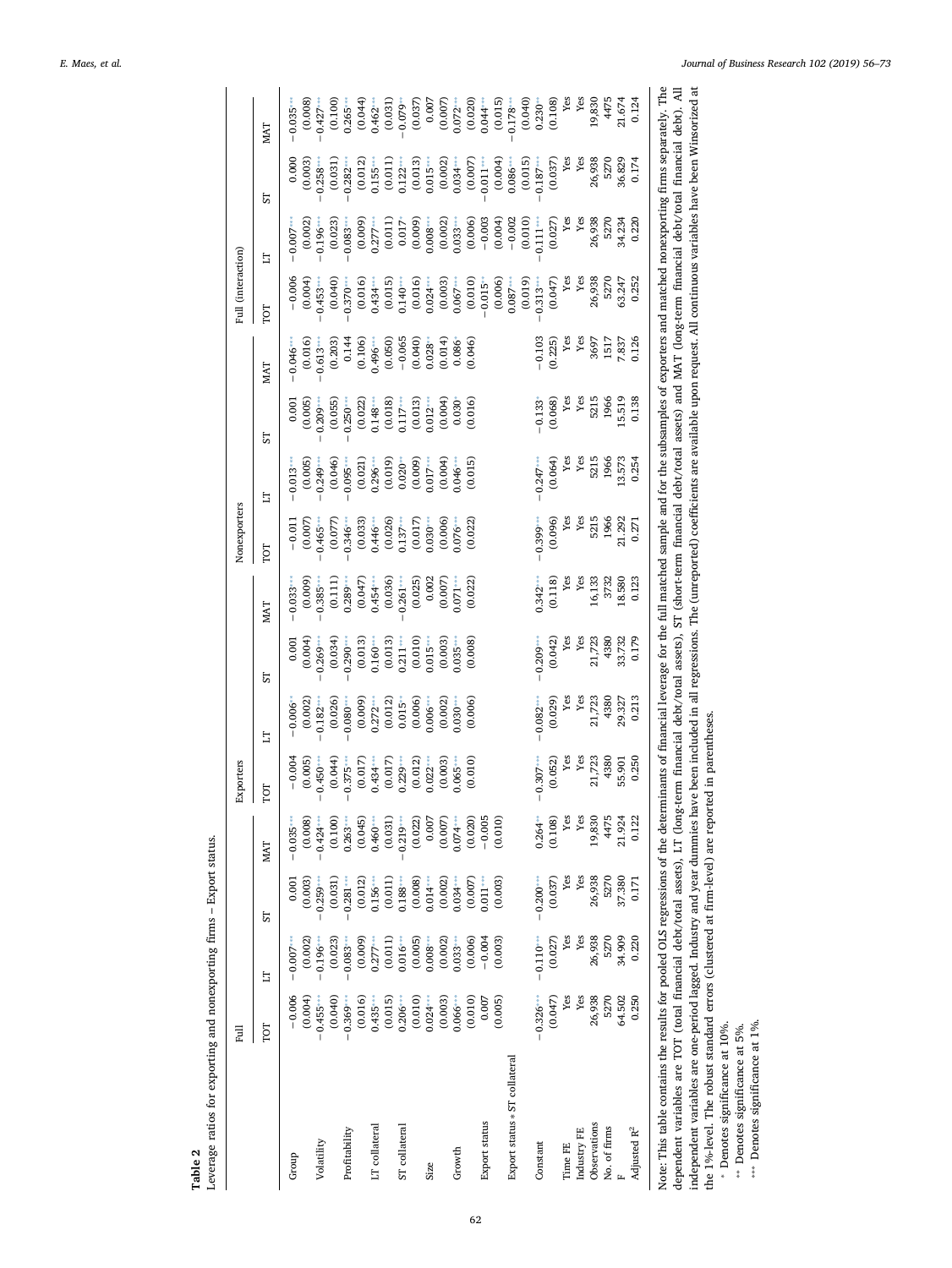opportunities; this outcome is commensurate with earlier evidence on SMEs ([Degryse et al., 2012;](#page-17-11) [Michaelas et al., 1999](#page-17-12); [Sogorb-Mira, 2005](#page-17-33)). In line with the internal capital markets argument, we find that group affiliation negatively affects long-term leverage and debt maturity.

# *5.3. Export dimensions and financial debt choices: results*

The insights provided by the subsample analysis prompt us to additionally look into other interaction effects between export status and some control variables to test whether their impacts differ between exporters and nonexporters (results available upon request). We find that the negative association between earnings volatility and short-term debt levels is more important for exporting firms than it is for nonexporters, indicating that the debt financing of the former is more vulnerable to circumstances that increase their riskiness (e.g., economic shocks). In the same vein, we also find that the (negative) impact of profitability on capital structure and debt maturity differs substantially between exporters and matched nonexporting firms. It turns out that the (short-term) debt position and debt maturity of exporters is most sensitive to shocks in profitability. Since (access to) short-term debt financing is essential for the ongoing funding of the working capital needs of the exporting firm, it does not come as a surprise that internally generated resources are an important tool to repay debt in a timely manner and to keep debt levels under control.

To assess the implications of the scale and scope of export activities for debt financing choices, we subsequently run regressions of the different measures of leverage and debt maturity on the same set of control variables employed earlier and variables measuring export commitment and exposure to export risks ([Table 3,](#page-8-0) Models 1 to 8). The full sample of exporters and matched nonexporting firms is again employed. Given the high levels of correlation between the export (destination) characteristics, these variables were included separately into the leverage and maturity equations. Again, all models contain industry and year dummies. The relationships between the control variables and our measures of leverage and maturity are as expected and are qualitatively similar to the earlier findings.

Model 1 in [Table 3](#page-8-0) presents the coefficient estimates of the leverage and debt maturity equations containing export intensity. To evaluate whether the impact of the availability of short-term assets on the financing policy depends upon the level of export commitment, we also include an interaction term between the two proxies. We find that both the direct effect of short-term assets and the interaction effect on total and short-term debt are significantly positive. As such, the availability of (pledgeable) short-term assets is a more important driver of shortterm financing for firms that show a higher commitment towards export activities. In addition, export intensity seems to be of importance only to the corporate financing decisions of firms with substantial levels of short-term assets. Finally, it is interesting to note that the interaction terms indicate that export-intensive firms that have more short-term collateral also have higher total leverage, and this indication is in line with the trade-off theory; i.e., the availability of collateral reduces information asymmetries and allows firms to borrow more.

Model 2 (and 3) presents the coefficient estimates of the leverage and debt maturity equations containing export diversity (and its square) and an interaction term between our entropy measure of export diversity (and its square) and short-term assets. Again, we find that the positive (negative) effect of short-term assets on total and short-term debt (debt maturity) is more pronounced for firms that export to diverse geographical regions. However, since the coefficient belonging to the interaction term between short-term assets and the square term of export diversity is negative and significant, the marginal impact of export diversity on short-term debt ratios through the availability of shortterm assets is decreasing in the level of export diversity.

Model 4 contains the coefficient estimates of the leverage and debt maturity equations containing the natural logarithm of the number of export destinations and an interaction term between that variable and

short-term assets. Similar to the models including export intensity and diversity, we find that the interaction term is significantly positively (negatively) related to total and short-term debt ratios (debt maturity), while the direct effect of short-term assets is also significantly positively (negatively) related to total and short-term leverage (debt maturity). As such, the positive (negative) effect of short-term assets on short-term debt (debt maturity) is more pronounced for firms that serve a higher number of export markets. Again, in line with the trade-off theory, the interaction term in the total debt equations indicates that firms that have more short-term collateral available also have higher total leverage.<sup>[8](#page-7-1)</sup>

Models 5 (and 6) present the coefficient estimates of the leverage and debt maturity equations containing our measure for cultural (and geographic) distance and an interaction term between cultural (geographic) distance and short-term assets. We find that the positive effect of short-term assets on short-term debt is more pronounced for firms that serve export markets that are distant to them from a cultural and geographic point of view. Again, the direct effects of cultural and geographic distance are mostly insignificant, which implies that distance matters only to firms with substantial levels of short-term assets.

Model 7 presents the coefficient estimates of the leverage and debt maturity equations containing our measure for political risk and an interaction term between political risk and short-term assets. We find that the positive effect of short-term assets on the total and short-term debt is more pronounced for firms that export to politically unstable countries.

Finally, Model 8 presents the coefficient estimates of the leverage and debt maturity equations containing our measure for exchange rate exposure and an interaction term between exchange rate exposure and short-term assets. Again, we find that short-term assets have a more pronounced positive (negative) impact on the total and short-term debt ratios (debt maturity) of firms that experience high exposure to currency fluctuations.

Overall, we find that the linkage between short-term assets and short-term debt is more pronounced for export-intensive firms and for firms exporting to destinations that are distant to them from a cultural, geographic and economic perspective, which supports hypothesis H<sub>3a</sub>.<sup>[9](#page-7-2)[,10](#page-7-3)</sup>

#### <span id="page-7-0"></span>**6. Robustness checks**

### *6.1. Sample composition*

Our results are robust to a wide variety of changes in sample

<span id="page-7-2"></span><sup>9</sup> We also added interaction terms between our export variables and our measure for the availability of long-term pledgeable assets, LT Collateral. As expected, the coefficients of these interaction terms are mostly insignificant.

<span id="page-7-1"></span><sup>&</sup>lt;sup>8</sup> As an alternative measure for export diversity, we constructed the variable *No. of Geographical Regions*, which counts the number of geographic regions a firm exports to. For the construction of this new measure of diversification, we distinguish between the same regions as we did for the construction of our variable *Export diversity,* as follows: 1) Belgium's neighboring countries; 2) other countries within the European Union; 3) North America and Canada; 4) other European countries, not within the European Union; 5) all other countries, not yet incorporated in the previous four regions. A higher score on this variable is an indication of a higher degree of geographic diversification. Using this proxy for diversification results in similar findings. Firms that export to a range of geographically disperse regions borrow proportionately more on the basis of the available pledgeable short-term assets. These results are not reported but are available from the authors.

<span id="page-7-3"></span> $10$  Due to the persistent nature of the export status, a firm fixed effects approach is not feasible in the equations containing this dummy indicator. For our specifications containing continuous measures for the scale and scope of export activities, however, a firm fixed effects approach is possible. Using firm fixed effects rather than industry fixed effects results in qualitatively similar findings. These results are not reported but are available from the authors.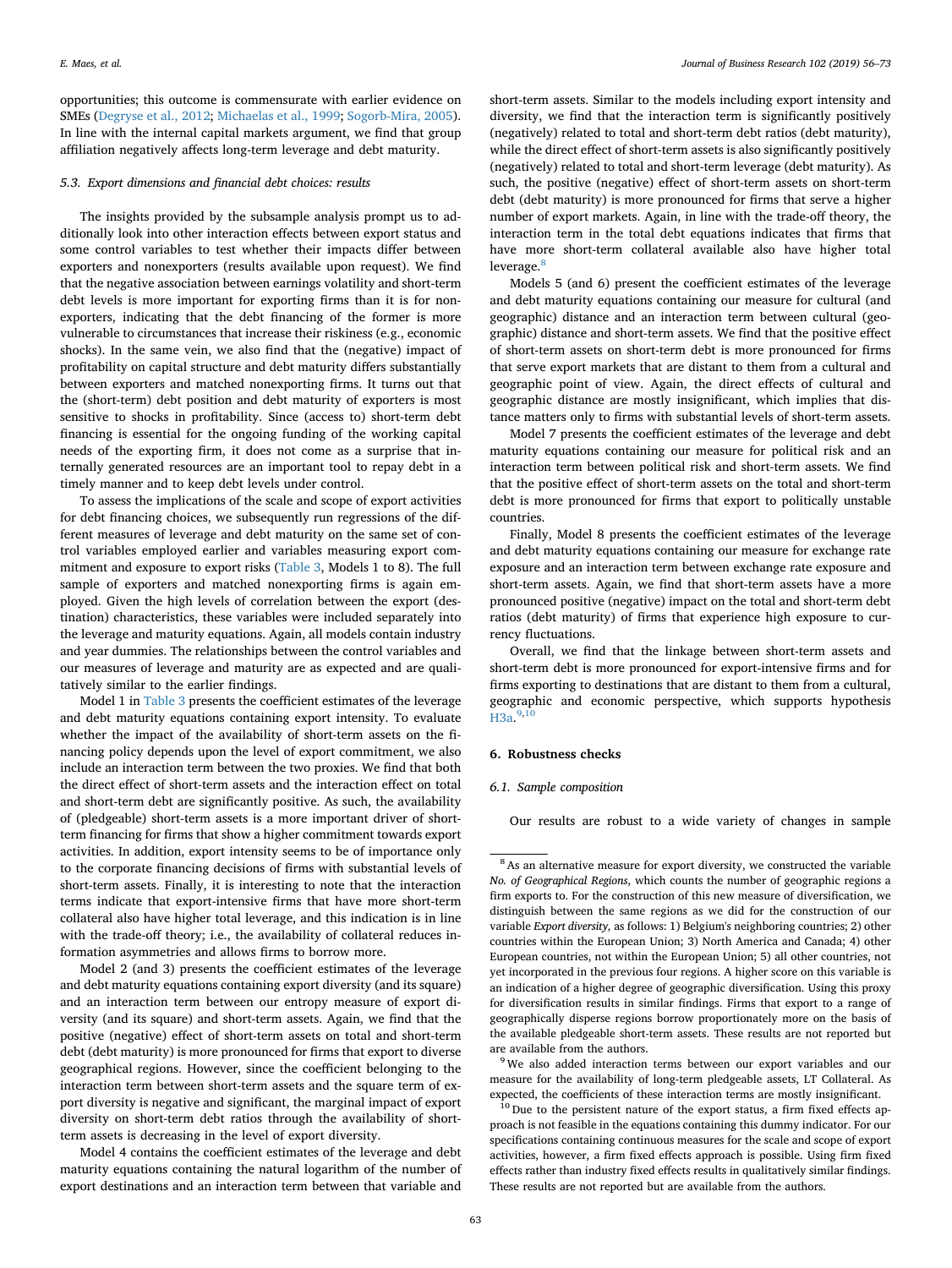<span id="page-8-0"></span>

| Leverage ratios for exporting and nonexporting firms.<br>Table 3 |                         |                         |                         |                         |                         |                         |                         |                         |                         |                         |                                      |
|------------------------------------------------------------------|-------------------------|-------------------------|-------------------------|-------------------------|-------------------------|-------------------------|-------------------------|-------------------------|-------------------------|-------------------------|--------------------------------------|
|                                                                  | Model 1                 |                         |                         |                         |                         | Model 2                 |                         |                         |                         | Model 3                 |                                      |
|                                                                  | TOT                     | 5                       | 55                      | MAT                     | TOT                     |                         | E                       | ST.                     | MAT                     | TOT                     | E                                    |
| Group                                                            | $-0.005$                | $-0.007$                | $0.001\,$               | $-0.036'''$             |                         | $-0.005$                | $-0.007$ **             | 0.001                   | $-0.036$                | $-0.006$                | $-0.007$ ***                         |
| Volatility                                                       | $-0.469***$<br>$-0.004$ | $-0.199***$<br>$-0.002$ | $-0.270***$<br>$-0.003$ | $-0.404$<br>$-0.008$    |                         | $-0.470**$<br>$-0.004$  | $-0.202***$<br>$-0.002$ | $-0.269***$<br>$-0.003$ | $-0.409$<br>$-0.008$    | $-0.474**$<br>$-0.004$  | $-0.202***$<br>$-0.002$              |
|                                                                  | $-0.04$                 | $-0.023$                | $-0.03$                 | $-0.101$                | $-0.04$                 |                         | $-0.024$                | $-0.03$                 | $-0.101$                | $-0.04$                 | $-0.024$                             |
| Profitability                                                    | $-0.371***$             | $-0.083***$             | $-0.283$ *              | 0.266                   |                         | $-0.371***$             | $-0.083***$             | $-0.282***$             | $0.267***$              | $-0.369$                | $-0.083$                             |
| LT collateral                                                    | $-0.016$<br>$0.435***$  | $-0.009$<br>$0.277***$  | $-0.012$<br>$0.156***$  | $-0.045$<br>$0.459***$  | $0.435***$              | $-0.016$                | $-0.009$<br>$0.277***$  | $-0.012$<br>$0.156***$  | $-0.045$<br>$0.459***$  | $-0.016$<br>$0.435***$  | $-0.009$<br>$0.277***$               |
|                                                                  | $-0.015$                | $-0.011$                | $-0.011$                | $-0.031$                |                         | $-0.015$                | $-0.011$                | $-0.011$                | $-0.031$                | $-0.015$                | $-0.011$                             |
| $\mathrm{Size}$                                                  | $-0.003$<br>$0.023***$  | $-0.002$<br>$0.008***$  | $0.013***$<br>$-0.002$  | $-0.007$<br>0.008       | $0.022***$              | $-0.003$                | 0.008<br>$-0.002$       | $0.013***$<br>$-0.002$  | $-0.007$<br>0.008       | $-0.003$<br>$0.022***$  | 0.008<br>$-0.002$                    |
| Growth                                                           | 0.066                   | $0.033***$              | $0.033***$              | $0.075***$              | $0.066***$              |                         | $0.033***$              | $0.034***$              | $0.073***$              | $0.066***$              | $0.033***$                           |
| ST collateral                                                    | $-0.009$<br>$0.189***$  | $-0.006$<br>$0.015***$  | $0.172***$<br>$-0.007$  | $-0.195$ *<br>$-0.02$   |                         | $-0.009$<br>$0.179***$  | $-0.005$<br>$0.018***$  | $-0.007$<br>$0.159***$  | $-0.162$<br>$-0.02$     | $-0.009$<br>$0.168***$  | $-0.006$<br>$0.023***$               |
|                                                                  | $-0.012$                | $-0.006$                | $-0.009$                | $-0.026$                |                         | $-0.012$                | $-0.006$                | $-0.01$                 | $-0.028$                | $-0.013$                | $-0.007$                             |
| Export intensity                                                 | $-0.012$<br>0.007       | $-0.008$<br>$\circ$     | $-0.009$<br>0.007       | $-0.028$<br>0.007       |                         |                         |                         |                         |                         |                         |                                      |
| Export intensity * ST                                            | $0.082**$               | $-0.001$                | $0.080***$              | $-0.108$                |                         |                         |                         |                         |                         |                         |                                      |
| collateral                                                       | $-0.036$                | $-0.019$                | $-0.03$                 | $-0.072$                |                         |                         |                         |                         |                         |                         | 0.017                                |
| Export diversity                                                 |                         |                         |                         |                         | 0.004                   | $-0.009$                | $-0.006$<br>0.006       | $-0.006$<br>$-0.001$    | $-0.02$<br>0.031        | $-0.023$<br>0.027       | $-0.015$                             |
| Export diversity * ST                                            |                         |                         |                         |                         |                         | $0.067***$              | $-0.011$                | $0.075***$              | $-0.143***$             | $0.156***$              | $-0.057$                             |
| Export diversity sq<br>collateral                                |                         |                         |                         |                         |                         | $-0.023$                | $-0.013$                | $-0.02$                 | $-0.05$                 | $-0.067$<br>$-0.02$     | $-0.037$<br>$-0.011$                 |
|                                                                  |                         |                         |                         |                         |                         |                         |                         |                         |                         | $-0.019$                | $-0.013$                             |
| Export diversity sq. * ST<br>collateral                          |                         |                         |                         |                         |                         |                         |                         |                         |                         | $-0.075$<br>$-0.055$    | $-0.034$<br>0.042                    |
| No. of destinations                                              |                         |                         |                         |                         |                         |                         |                         |                         |                         |                         |                                      |
| No. of destinations * ST<br>collateral                           |                         |                         |                         |                         |                         |                         |                         |                         |                         |                         |                                      |
| Constant                                                         | $-0.300***$             | $-0.109$                | $-0.176$                | $0.240***$              |                         | $-0.289***$             | $-0.107***$             | $-0.167***$             | $0.229***$              | $-0.290***$             | $-0.108$                             |
| Time FE                                                          | $-0.047$<br>Yes         | $-0.027$<br>Yes         | $-0.037$<br>Yes         | $-0.108$<br>Yes         | Yes                     | $-0.047$                | $-0.027$<br>Yes         | $-0.037$<br>Yes         | $-0.108$<br>Yes         | $-0.047$<br>Yes         | $-0.027$<br>Yes                      |
| Industry FE                                                      | Yes                     | Yes                     | Yes                     | Yes                     | Yes                     |                         | Yes                     | Yes                     | Yes                     | Yes                     | Yes                                  |
| Observations<br>No. of firms                                     | 26,938<br>5270          | 26,938<br>5270          | 26,938<br>5270          | 19,830<br>4475          | 26,938<br>5270          |                         | 26,938<br>5270          | 26,938<br>5270          | 19,830<br>4475          | 26,938<br>5270          | 26,938<br>5270                       |
|                                                                  | 63.545                  | 34.238                  | 36.82                   | 21.76                   | 63.888                  |                         | 34.452                  | 37.011                  | 21.923                  | 61.889                  | 33.161                               |
| Adjusted $\rm R^2$                                               | 0.253                   | 0.22                    | 0.174                   | 0.122                   | 0.254                   |                         | 0.22                    | 0.176                   | 0.123                   | 0.255                   | 0.22                                 |
|                                                                  | Model 3                 |                         | Model 4                 |                         |                         |                         | Model 5                 |                         |                         |                         | Model 6                              |
|                                                                  | ST <sub></sub>          | MAT                     | TOT                     | Ë                       | ST.                     | MAT                     | TOT                     | Ë                       | 55                      | MAT                     | TOT                                  |
| Group                                                            | 0.001                   | $-0.036***$             | $-0.006$                | $-0.007***$             | $0.001\,$               | $-0.035***$             | $-0.007*$               | $-0.008***$             | $\circ$                 | $-0.035***$             | $-0.005$                             |
|                                                                  | $-0.003$                | $-0.008$                | $-0.004$                | $-0.002$                | $-0.003$                | $-0.008$                | $-0.004$                | $-0.002$                | $-0.003$                | $-0.008$                | $-0.004$                             |
| Volatility                                                       | $-0.273***$<br>$-0.03$  | $-0.403$<br>$-0.101$    | $-0.461***$<br>$-0.04$  | $-0.197***$<br>$-0.023$ | $-0.265***$<br>$-0.03$  | $-0.413***$<br>$-0.101$ | $-0.458***$<br>$-0.04$  | $-0.199***$<br>$-0.024$ | $-0.259***$<br>$-0.031$ | $-0.410***$<br>$-0.101$ | $-0.469***$<br>$-0.04$               |
| Profitability                                                    | $-0.281***$<br>$-0.012$ | $-0.045$<br>$0.265***$  | $-0.372$<br>$-0.016$    | $-0.083***$<br>$-0.009$ | $-0.284***$<br>$-0.012$ | $0.270***$<br>$-0.044$  | $-0.370$<br>$-0.016$    | $-0.083$<br>$-0.009$    | $-0.282***$<br>$-0.012$ | $-0.045$<br>$0.268***$  | $-0.371***$<br>$-0.016$              |
| LT collateral                                                    | $0.156***$              | $0.459***$              | $0.435***$              | $0.277***$              | $0.156***$              | $0.461***$              | $0.431***$              | $0.276***$              | $0.154***$              | $0.460***$              | $0.435***$                           |
|                                                                  | $-0.011$                | $-0.031$                | $-0.015$                | $-0.011$                | $-0.011$                | $-0.031$                | $-0.015$                | $-0.011$                | $-0.011$                | $-0.031$                | (continued on next page)<br>$-0.015$ |
|                                                                  |                         |                         |                         |                         |                         |                         |                         |                         |                         |                         |                                      |

*E. Maes, et al. Journal of Business Research 102 (2019) 56–73*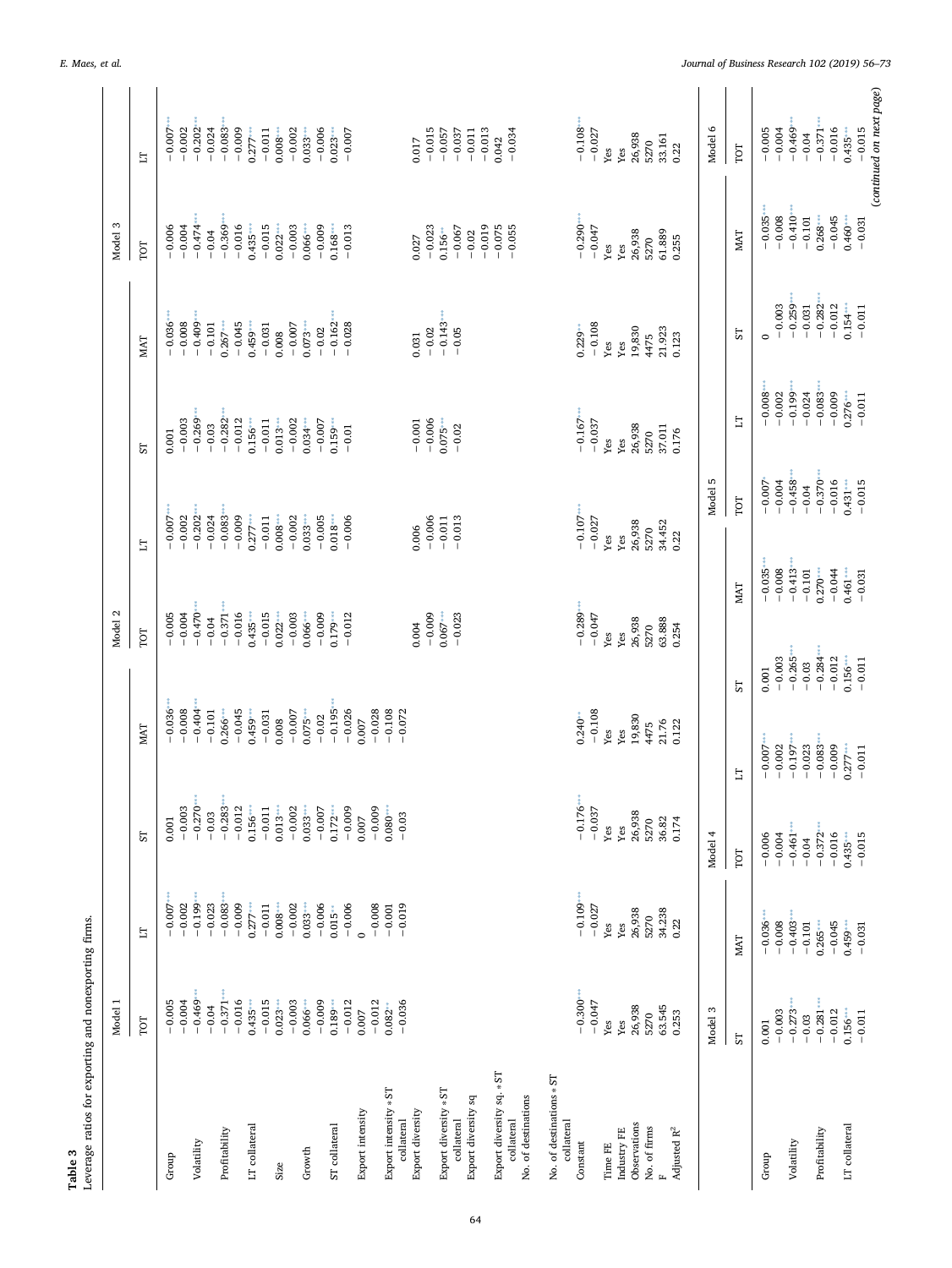| Table 3 (continued)                     |                                                                                                                                                                                                                                                                                                                                                   |                        |                         |                         |                         |                                 |                                    |                                  |                              |                              |                                  |
|-----------------------------------------|---------------------------------------------------------------------------------------------------------------------------------------------------------------------------------------------------------------------------------------------------------------------------------------------------------------------------------------------------|------------------------|-------------------------|-------------------------|-------------------------|---------------------------------|------------------------------------|----------------------------------|------------------------------|------------------------------|----------------------------------|
|                                         | Model 3                                                                                                                                                                                                                                                                                                                                           |                        | Model 4                 |                         |                         |                                 | Model 5                            |                                  |                              |                              | Model 6                          |
|                                         | ST.                                                                                                                                                                                                                                                                                                                                               | MAT                    | TOT                     | Ë                       | ST.                     | MAT                             | TOT                                | Ë                                | 5T                           | MAT                          | TOT                              |
| Size                                    | $0.013***$                                                                                                                                                                                                                                                                                                                                        | 0.008                  | $0.022***$              | $0.008***$              | $0.013***$              | 0.008                           | $0.023***$                         | $0.008***$                       | $0.014***$                   | 0.006                        | $0.023***$                       |
| Growth                                  | $-0.002$<br>$0.034***$                                                                                                                                                                                                                                                                                                                            | $0.073***$<br>$-0.006$ | $-0.003$<br>$0.067***$  | $0.033***$<br>$-0.002$  | $0.034***$<br>$-0.002$  | $-0.007$<br>$0.072***$          | $-0.003$<br>$0.070***$             | $-0.002$<br>$0.035***$           | $-0.002$<br>$0.035***$       | $0.074***$<br>$-0.007$       | $-0.003$<br>$0.066***$           |
| ST collateral                           | $-0.007$<br>$0.144***$                                                                                                                                                                                                                                                                                                                            | $-0.130$<br>$-0.02$    | $-0.009$<br>$0.151***$  | $-0.006$<br>0.020       | $-0.007$<br>$0.130***$  | $-0.103$<br>$-0.034$<br>$-0.02$ | $0.203***$<br>$-0.01$              | $-0.006$<br>$0.018***$           | $-0.007$<br>$0.182***$       | $-0.197$<br>$-0.021$         | $-0.009$<br>0.189                |
| Export intensity                        | $-0.011$                                                                                                                                                                                                                                                                                                                                          | $-0.03$                | $-0.015$                | $-0.008$                | $-0.012$                |                                 | $-0.028$<br>$-0.011$<br>$0.053*$   | $-0.006$<br>$-0.018$<br>$0.031*$ | $-0.009$<br>$-0.02$<br>0.022 | $-0.024$<br>$-0.069$<br>0.08 | $-0.012$                         |
| Export intensity * ST<br>collateral     |                                                                                                                                                                                                                                                                                                                                                   |                        |                         |                         |                         |                                 | $-0.081$<br>0.053                  | $-0.066$<br>$-0.043$             | $0.116*$<br>$-0.07$          | $-0.344*$<br>$-0.181$        |                                  |
| Export diversity                        | $-0.016$<br>0.011                                                                                                                                                                                                                                                                                                                                 | $-0.054$<br>0.05       |                         |                         |                         |                                 |                                    |                                  |                              |                              | $-0.002$<br>0.001                |
| Export diversity * ST<br>collateral     | $-0.056$<br>$0.207***$                                                                                                                                                                                                                                                                                                                            | $-0.417$<br>$-0.144$   |                         |                         |                         |                                 |                                    |                                  |                              |                              | $-0.006$<br>$0.014***$           |
| Export diversity sq                     | $-0.014$<br>$-0.01$                                                                                                                                                                                                                                                                                                                               | $-0.019$<br>$-0.046$   |                         |                         |                         |                                 |                                    |                                  |                              |                              |                                  |
| Export diversity sq. * ST<br>collateral | $-0.114***$<br>$-0.046$                                                                                                                                                                                                                                                                                                                           | $-0.131$<br>$0.241*$   |                         |                         |                         |                                 |                                    |                                  |                              |                              |                                  |
| No. of destinations                     |                                                                                                                                                                                                                                                                                                                                                   |                        | $-0.005$                | $\circ$                 | $-0.005$                | $0.019***$                      |                                    |                                  |                              |                              |                                  |
| No. of destinations * ST                |                                                                                                                                                                                                                                                                                                                                                   |                        | $-0.003$<br>$0.035***$  | $-0.003$<br>$-0.002$    | $0.036***$<br>$-0.002$  | $-0.072***$<br>$-0.007$         |                                    |                                  |                              |                              |                                  |
| collateral                              |                                                                                                                                                                                                                                                                                                                                                   |                        | $-0.008$                | $-0.004$                | $-0.007$                | $-0.017$                        |                                    |                                  |                              |                              |                                  |
| Constant                                | $-0.167$<br>$-0.037$                                                                                                                                                                                                                                                                                                                              | $-0.108$<br>$0.228**$  | $-0.287***$<br>$-0.048$ | $-0.114***$<br>$-0.028$ | $-0.157***$<br>$-0.037$ | $-0.109$<br>$0.209*$            | $-0.306$<br>$-0.047$               | $-0.102***$<br>$-0.027$          | $-0.189$<br>$-0.037$         | $-0.109$<br>$0.258**$        | $-0.301***$<br>$-0.047$          |
| Time FE                                 | Yes                                                                                                                                                                                                                                                                                                                                               | Yes                    | Yes                     | Yes                     | Yes                     | Yes                             | Yes                                | Yes                              | Yes                          | Yes                          | Yes                              |
| Industry FE                             | Yes                                                                                                                                                                                                                                                                                                                                               | Yes                    | Yes                     | Yes                     | Yes                     | Yes                             | Yes                                | Yes                              | Yes                          | Yes                          | Yes                              |
| Observations<br>No. of firms            | 26,938<br>5270                                                                                                                                                                                                                                                                                                                                    | 19,830<br>4475         | 26,938<br>5270          | 26,938<br>5270          | 26,938<br>5270          | 19,830<br>4475                  | 25,932<br>5209                     | 25,932<br>5209                   | 25,932<br>5209               | 19,104<br>4412               | 26,919<br>5270                   |
| $\mu$                                   | 36.258                                                                                                                                                                                                                                                                                                                                            | 21.9                   | 63.898                  | 34.629                  | 37.338                  | 22.1                            | 62.231                             | 33.471                           | 36.272                       | 21.147                       | 63.402                           |
| Adjusted $\rm R^2$                      | 0.18                                                                                                                                                                                                                                                                                                                                              | 0.125                  | 0.253                   | 0.22                    | 0.176                   | 0.124                           | 0.251                              | 0.22                             | 0.171                        | 0.123                        | 0.252                            |
|                                         | $\,$<br>$\begin{aligned} \mathbf{1} & \mathbf{1} & \mathbf{1} & \mathbf{1} & \mathbf{1} & \mathbf{1} & \mathbf{1} & \mathbf{1} & \mathbf{1} & \mathbf{1} & \mathbf{1} & \mathbf{1} & \mathbf{1} & \mathbf{1} & \mathbf{1} & \mathbf{1} & \mathbf{1} & \mathbf{1} & \mathbf{1} & \mathbf{1} & \mathbf{1} & \mathbf{1} & \mathbf{1} & \mathbf{1} &$ |                        |                         | $\ddot{\phantom{0}}$    |                         |                                 |                                    |                                  |                              |                              |                                  |
|                                         | E                                                                                                                                                                                                                                                                                                                                                 | 53                     | MAT                     | TOT                     | E                       | ST <sub></sub>                  | MAT                                | $_{\rm tot}$                     | Ë                            | 53                           | MAT                              |
| Group                                   | $-0.007*$                                                                                                                                                                                                                                                                                                                                         | 0.001                  | $-0.036$                | $-0.006$                | $-0.008$                | 0.001                           | $-0.036*$                          | $-0.003$                         | $-0.006*$                    | 0.002                        | $-0.032$ <sup>*</sup>            |
| Volatility                              | $-0.199$<br>$-0.002$                                                                                                                                                                                                                                                                                                                              | $-0.270$<br>$-0.003$   | $-0.406$<br>$-0.008$    | $-0.460$<br>$-0.004$    | $-0.197$<br>$-0.002$    | $-0.263***$<br>$-0.003$         | $-0.413***$<br>$-0.008$            | $-0.469$<br>$-0.004$             | $-0.192$<br>$-0.002$         | $-0.276$ ***<br>$-0.003$     | $-0.440$<br>$-0.009$             |
| Profitability                           | $-0.083$ *<br>$-0.024$                                                                                                                                                                                                                                                                                                                            | $-0.283**$<br>$-0.03$  | $-0.101$<br>$0.265***$  | $-0.369$<br>$-0.04$     | $-0.083**$<br>$-0.024$  | $-0.281***$<br>$-0.03$          | $-0.102$<br>$0.263***$             | $-0.352$<br>$-0.045$             | $-0.027$<br>$-0.077*$        | $-0.269$<br>$-0.034$         | $-0.115$<br>$0.292***$           |
|                                         | $-0.009$                                                                                                                                                                                                                                                                                                                                          | $-0.012$               | $-0.045$                | $-0.016$                | $-0.009$                | $-0.012$                        | $-0.045$                           | $-0.018$                         | $-0.01$                      | $-0.014$                     | $-0.051$                         |
| LT collateral                           | $0.277***$<br>$-0.011$                                                                                                                                                                                                                                                                                                                            | $0.156***$<br>$-0.011$ | $-0.031$<br>$0.459***$  | $0.435***$<br>$-0.015$  | $0.277***$<br>$-0.011$  | $0.156***$<br>$-0.011$          | $0.458***$<br>$-0.031$             | $0.443***$<br>$-0.017$           | $0.274***$<br>$-0.012$       | $-0.012$<br>0.167            | $0.457***$<br>$-0.035$           |
| Size                                    | $-0.002$<br>$0.008***$                                                                                                                                                                                                                                                                                                                            | $-0.002$<br>$0.014***$ | $-0.007$<br>0.008       | $-0.003$<br>$0.023***$  | $-0.002$<br>0.008       | $-0.002$<br>$0.014***$          | $-0.007$<br>0.007                  | $-0.003$<br>$0.019***$           | $-0.002$<br>$0.008***$       | $-0.003$<br>$0.010***$       | $-0.008$<br>$0.013*$             |
| Growth                                  | $0.033***$                                                                                                                                                                                                                                                                                                                                        | $0.033***$             | $0.075***$              | 0.066                   | $0.034***$              | $0.033***$                      | $0.075***$                         | $0.055***$                       | 0.029                        | $0.027***$                   | $0.074***$                       |
| ST collateral                           | $-0.006$<br>$0.014**$                                                                                                                                                                                                                                                                                                                             | $-0.007$<br>$0.174***$ | $-0.200**$<br>$-0.02$   | $-0.009$<br>0.193       | $-0.006$<br>$0.013**$   | $-0.007$<br>$0.179***$          | $-0.207***$<br>$-0.025$<br>$-0.02$ | $-0.011$<br>$0.180**$            | $-0.006$<br>$0.015***$       | $-0.008$<br>$0.165***$       | $-0.206$<br>$-0.027$<br>$-0.023$ |
| Export intensity                        | $-0.006$                                                                                                                                                                                                                                                                                                                                          | $-0.01$                | $-0.026$                | $-0.011$                | $-0.006$                | $-0.009$                        |                                    | $-0.012$                         | $-0.006$                     | $-0.009$                     |                                  |

*E. Maes, et al. Journal of Business Research 102 (2019) 56–73*

(continued on next page) (*continued on next page*)

Export intensity  $\ast$  ST collateral Export intensity ∗ ST collateral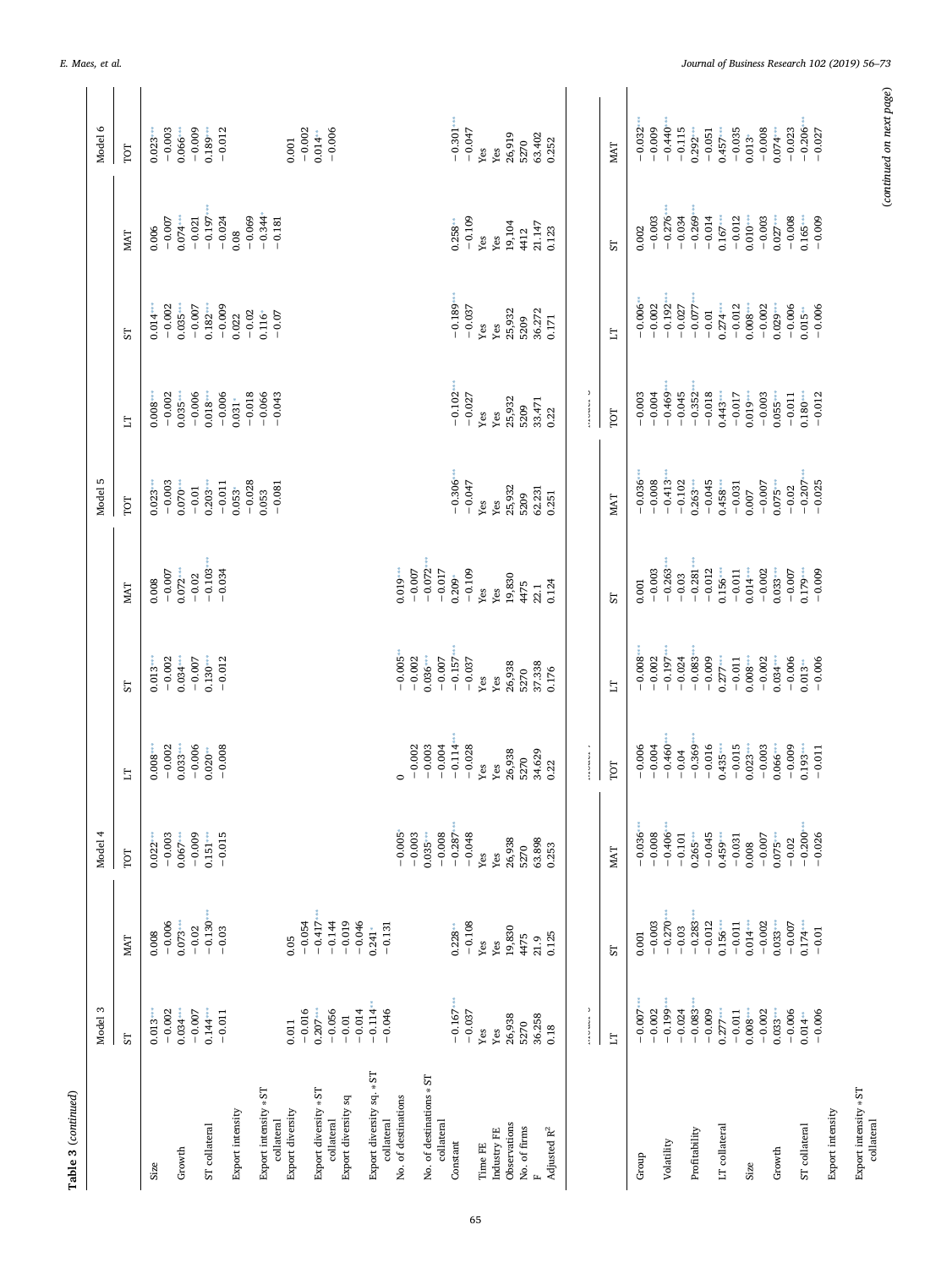| ς       |  |
|---------|--|
|         |  |
|         |  |
| Ą<br>۰. |  |

|                                                                                        | Model 6                                                    |                                   |                                                  | Model 7                                                                                                         |                                                                                 |                                                                                                                         |                                                                                 | Model 8                                                                                                                                                                                                                                                                                                                |                                                                                                                                                                                                                                                                                                                            |                                                                                                                                                                                         |                                                                                                                                                            |
|----------------------------------------------------------------------------------------|------------------------------------------------------------|-----------------------------------|--------------------------------------------------|-----------------------------------------------------------------------------------------------------------------|---------------------------------------------------------------------------------|-------------------------------------------------------------------------------------------------------------------------|---------------------------------------------------------------------------------|------------------------------------------------------------------------------------------------------------------------------------------------------------------------------------------------------------------------------------------------------------------------------------------------------------------------|----------------------------------------------------------------------------------------------------------------------------------------------------------------------------------------------------------------------------------------------------------------------------------------------------------------------------|-----------------------------------------------------------------------------------------------------------------------------------------------------------------------------------------|------------------------------------------------------------------------------------------------------------------------------------------------------------|
|                                                                                        | 5                                                          | R                                 | MAT                                              | <b>FOT</b>                                                                                                      | Ë                                                                               | 57                                                                                                                      | MAT                                                                             | <b>FOT</b>                                                                                                                                                                                                                                                                                                             | E                                                                                                                                                                                                                                                                                                                          | 57                                                                                                                                                                                      | MAT                                                                                                                                                        |
| Export diversity                                                                       |                                                            | 0.001                             | 0.001                                            |                                                                                                                 |                                                                                 |                                                                                                                         |                                                                                 |                                                                                                                                                                                                                                                                                                                        |                                                                                                                                                                                                                                                                                                                            |                                                                                                                                                                                         |                                                                                                                                                            |
| $\begin{array}{l} \text{Expert diversity} * \text{ST} \\ \text{colateral} \end{array}$ | $-0.003$<br>$\begin{array}{c} -0.001 \\ 0.001 \end{array}$ | $-0.005$<br>$-0.001$<br>$0.012**$ | $-0.005$<br>$-0.015$<br>$-0.012$                 |                                                                                                                 |                                                                                 |                                                                                                                         |                                                                                 |                                                                                                                                                                                                                                                                                                                        |                                                                                                                                                                                                                                                                                                                            |                                                                                                                                                                                         |                                                                                                                                                            |
| Export diversity sq                                                                    |                                                            |                                   |                                                  |                                                                                                                 |                                                                                 |                                                                                                                         |                                                                                 |                                                                                                                                                                                                                                                                                                                        |                                                                                                                                                                                                                                                                                                                            |                                                                                                                                                                                         |                                                                                                                                                            |
|                                                                                        |                                                            |                                   |                                                  | $-0.007$<br>$-0.008$<br>$-0.061$<br>$-0.024$                                                                    | $-0.006$<br>$-0.005$<br>$-0.012$<br>$-0.014$                                    | $-0.006$<br>$-0.047**$<br>$-0.019$                                                                                      | $0.004$<br>$-0.05$<br>$-0.053$                                                  |                                                                                                                                                                                                                                                                                                                        |                                                                                                                                                                                                                                                                                                                            |                                                                                                                                                                                         |                                                                                                                                                            |
| Export diversity sq. * ST                                                              |                                                            |                                   |                                                  |                                                                                                                 |                                                                                 |                                                                                                                         |                                                                                 |                                                                                                                                                                                                                                                                                                                        |                                                                                                                                                                                                                                                                                                                            |                                                                                                                                                                                         |                                                                                                                                                            |
| collateral                                                                             |                                                            |                                   |                                                  |                                                                                                                 |                                                                                 |                                                                                                                         |                                                                                 |                                                                                                                                                                                                                                                                                                                        |                                                                                                                                                                                                                                                                                                                            |                                                                                                                                                                                         |                                                                                                                                                            |
| No. of destinations                                                                    |                                                            |                                   |                                                  |                                                                                                                 |                                                                                 |                                                                                                                         |                                                                                 |                                                                                                                                                                                                                                                                                                                        |                                                                                                                                                                                                                                                                                                                            |                                                                                                                                                                                         |                                                                                                                                                            |
|                                                                                        |                                                            |                                   |                                                  |                                                                                                                 |                                                                                 |                                                                                                                         |                                                                                 | $\begin{array}{r} -0.02 \\ -0.09 \\ -0.24 \\ -0.24 \\ -0.24 \\ -0.24 \\ -0.24 \\ -0.24 \\ -0.24 \\ 2.25 \\ 2.25 \\ 2.35 \\ 2.35 \\ 2.35 \\ 2.35 \\ 2.35 \\ 2.35 \\ 2.35 \\ 2.35 \\ 2.35 \\ 2.35 \\ 2.35 \\ 2.35 \\ 2.35 \\ 2.35 \\ 2.35 \\ 2.35 \\ 2.35 \\ 2.35 \\ 2.35 \\ 2.35 \\ 2.35 \\ 2.35 \\ 2.35 \\ 2.35 \\ 2.$ | $\begin{array}{r} 1.031 \\ -0.065 \\ -0.041 \\ -0.126 \\ -0.109 \\ -0.031 \\ \text{Yes} \\ \text{Yes} \\ \text{Yes} \\ 19,634 \\ 19,634 \\ 19,634 \\ 26.778 \\ 26.778 \\ 0.211 \\ 0.211 \\ 0.211 \\ 0.211 \\ 0.211 \\ 0.211 \\ 0.211 \\ 0.211 \\ 0.211 \\ 0.211 \\ 0.211 \\ 0.211 \\ 0.211 \\ 0.211 \\ 0.211 \\ 0.211 \\ $ | $\begin{array}{r} -0.055\\ -0.055\\ -1.047\\ -0.115\\ -0.120\\ \textbf{Yes}\\ \textbf{Yes}\\ \textbf{Yes}\\ 19,634\\ 34,065\\ \textbf{So}\\ 34,065\\ \textbf{So}\\ 0.185\\ \end{array}$ | $1.044$<br>$- 0.199$<br>$- 0.855$<br>$- 0.371$<br>$- 0.3371$<br>$- 0.133$<br>$Yes$<br>$Yes$<br>$Y4,391$<br>$3702$<br>$3702$<br>$3702$<br>$3153$<br>$36133$ |
| No. of destinations * ST                                                               |                                                            |                                   |                                                  |                                                                                                                 |                                                                                 |                                                                                                                         |                                                                                 |                                                                                                                                                                                                                                                                                                                        |                                                                                                                                                                                                                                                                                                                            |                                                                                                                                                                                         |                                                                                                                                                            |
| collateral                                                                             |                                                            |                                   |                                                  |                                                                                                                 |                                                                                 |                                                                                                                         |                                                                                 |                                                                                                                                                                                                                                                                                                                        |                                                                                                                                                                                                                                                                                                                            |                                                                                                                                                                                         |                                                                                                                                                            |
| Constant                                                                               |                                                            |                                   |                                                  |                                                                                                                 |                                                                                 |                                                                                                                         |                                                                                 |                                                                                                                                                                                                                                                                                                                        |                                                                                                                                                                                                                                                                                                                            |                                                                                                                                                                                         |                                                                                                                                                            |
|                                                                                        | $-0.109***$<br>-0.027                                      | $-0.177***$<br>$-0.037$           | $0.242$<br>-0.108                                |                                                                                                                 |                                                                                 |                                                                                                                         |                                                                                 |                                                                                                                                                                                                                                                                                                                        |                                                                                                                                                                                                                                                                                                                            |                                                                                                                                                                                         |                                                                                                                                                            |
| Time FE                                                                                |                                                            | Yes                               |                                                  |                                                                                                                 |                                                                                 |                                                                                                                         |                                                                                 |                                                                                                                                                                                                                                                                                                                        |                                                                                                                                                                                                                                                                                                                            |                                                                                                                                                                                         |                                                                                                                                                            |
| Industry FE                                                                            |                                                            |                                   |                                                  |                                                                                                                 |                                                                                 |                                                                                                                         |                                                                                 |                                                                                                                                                                                                                                                                                                                        |                                                                                                                                                                                                                                                                                                                            |                                                                                                                                                                                         |                                                                                                                                                            |
| Observations                                                                           | Yes<br>Yes<br>26,919<br>5270<br>34.163                     | Yes<br>26,919<br>5270<br>36.702   | Yes<br>Yes<br>19,818<br>4475<br>21.605<br>21.605 | $\begin{array}{r} -0.311 \\ -0.047 \\ Yes \\ Yes \\ Yes \\ 26,908 \\ 63 \\ 63 \\ 0.251 \\ 0.251 \\ \end{array}$ | $-0.110$<br>$-0.027$<br>Yes<br>Yes<br>Yes<br>26,908<br>5270<br>34,127<br>34,127 |                                                                                                                         |                                                                                 |                                                                                                                                                                                                                                                                                                                        |                                                                                                                                                                                                                                                                                                                            |                                                                                                                                                                                         |                                                                                                                                                            |
| No. of firms                                                                           |                                                            |                                   |                                                  |                                                                                                                 |                                                                                 |                                                                                                                         |                                                                                 |                                                                                                                                                                                                                                                                                                                        |                                                                                                                                                                                                                                                                                                                            |                                                                                                                                                                                         |                                                                                                                                                            |
|                                                                                        |                                                            |                                   |                                                  |                                                                                                                 |                                                                                 |                                                                                                                         |                                                                                 |                                                                                                                                                                                                                                                                                                                        |                                                                                                                                                                                                                                                                                                                            |                                                                                                                                                                                         |                                                                                                                                                            |
| Adjusted $\rm R^2$                                                                     | 0.22                                                       | 0.174                             |                                                  |                                                                                                                 |                                                                                 | $\begin{array}{r} -0.185 \\ -0.037 \\ Yes \\ Yes \\ Yes \\ 26,908 \\ 5270 \\ 36.584 \\ 36.584 \\ 36.584 \\ \end{array}$ | $0.251**$<br>$-0.108$<br>Yes<br>Yes<br>Yes<br>19,804<br>4475<br>21.502<br>0.122 |                                                                                                                                                                                                                                                                                                                        |                                                                                                                                                                                                                                                                                                                            |                                                                                                                                                                                         |                                                                                                                                                            |
|                                                                                        |                                                            |                                   |                                                  |                                                                                                                 |                                                                                 |                                                                                                                         |                                                                                 |                                                                                                                                                                                                                                                                                                                        |                                                                                                                                                                                                                                                                                                                            |                                                                                                                                                                                         |                                                                                                                                                            |

<span id="page-10-2"></span><span id="page-10-1"></span><span id="page-10-0"></span>Note: This table contains the results for the pooled OLS regressions of the determinants of financial leverage for the full matched sample of exporters and nonexporters. The dependent variables are TOT (total financial deb Note: This table contains the results for the pooled OLS regressions of the determinants of financial leverage for the full matched sample of exporters and nonexporters. The dependent variables are TOT (total financial debt/total assets), LT (long-term financial debt/total assets), ST (short-term financial debt/total assets) and MAT (long-term financial debt/total financial debt). All continuous variables have been Winsorized at the 1% level. All independent variables are one-period lagged. Industry (2-digit level) and year dummies have been included in all regressions. The (unreported) coefficients are available upon request. The robust standard errors (clustered at firm-level) are reported in parentheses. (clustered at firm-level) are reported in parentheses.

Denotes significance at 10%.

⁎⁎ Denotes significance at 5%.

 $^\ast$  Denotes significance at 10%.<br> $^{\ast\ast}$  Denotes significance at 5%.<br> $^{\ast\ast\ast}$  Denotes significance at 1%. ⁎⁎⁎ Denotes significance at 1%.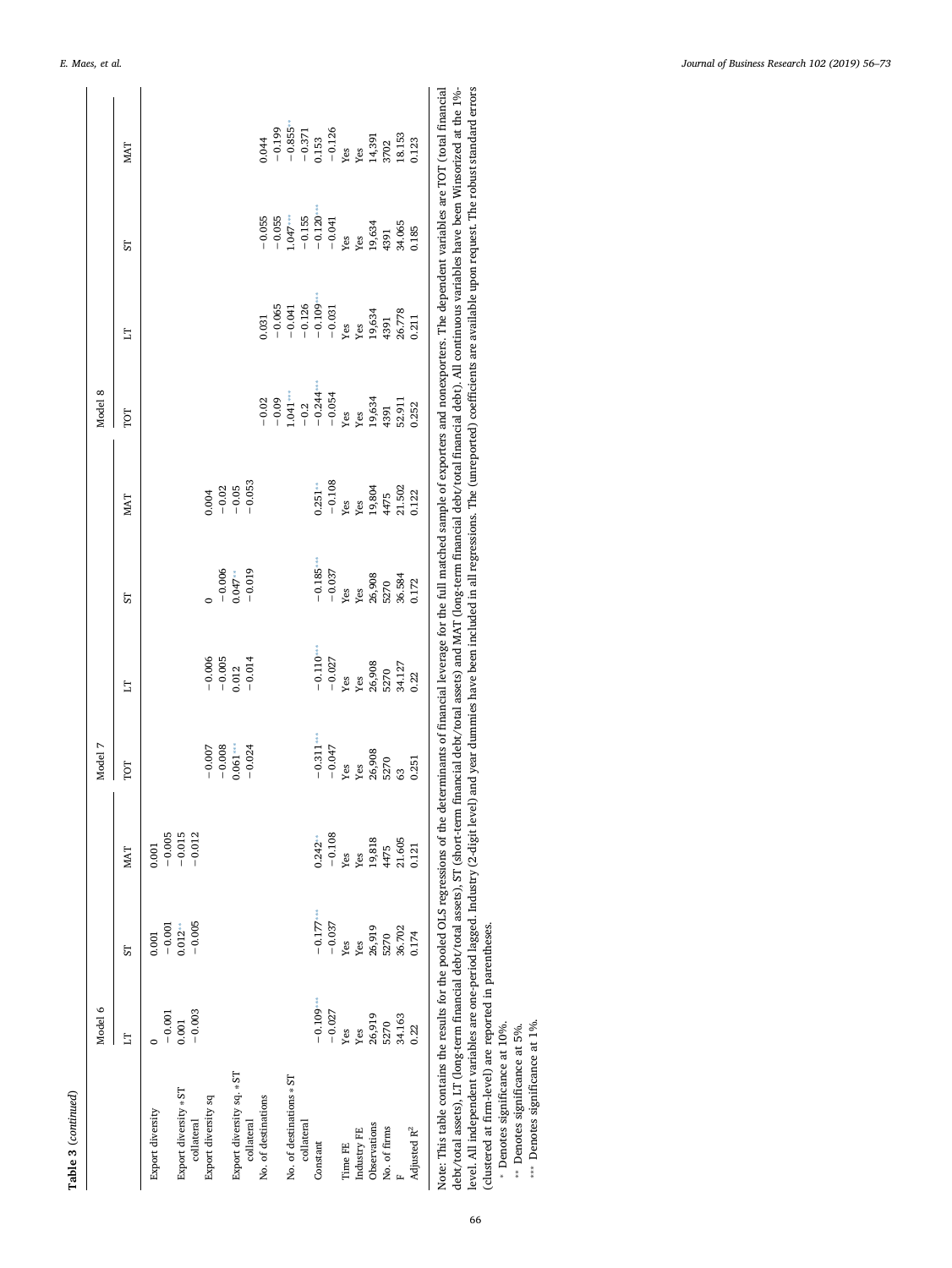specification. For instance, firms that are part of a business group generally have better access to both internal and external capital markets than that of their standalone peers ([Dewaelheyns & Van Hulle,](#page-17-32) [2012\)](#page-17-32). As a robustness check, we therefore confine our analysis to standalone firms. This results in qualitatively similar findings.

The international trade database only concerns trades in goods. Cross-border service provisions are not registered, which may result in the misclassification of exporting service providers as nonexporting firms in our dataset. In addition, goods represent the majority of export flows, but they are often exported by intermediate traders (e.g., wholesalers and retailers), while trade intermediation is known to be more prevalent in export markets with high sunk entry costs, a weak contracting environment, high risk of expropriation and that are geographically and culturally distant from the home market [\(Bernard,](#page-17-42) [Grazzi, & Tomasi, 2015](#page-17-42)). In addition, these trade intermediaries are smaller on average [\(Bernard, Jensen, Redding, & Schott, 2010\)](#page-17-43), have less collateral and may consequently face substantial difficulties in accessing external financing. We, therefore, repeat the analysis for manufacturing firms only. The results are robust.

Until 2006, firms had to report their intra-EU trade through the Intrastat inquiry if their export flows surpassed 250,000 euros per year. As of 2006, a reporting threshold of one million euros applies to intra-EU trade transactions. To correct for this inconsistency in the reporting of intra-EU trade flows during the research period, we repeat our analysis after imposing a constant reporting threshold of one million euros on intra-EU export flows, while keeping the definition of the EU constant over the research period (EU27). The results are again robust.

Finally, we apply a number of alternative matching procedures. As a robustness check, we match each exporting firm with a nonexporting firm active in the same sector (2-digit level) and that is of comparable size (in terms of total assets, and a maximum deviation of 30% is allowed) to control for self-selection bias. Our findings remain qualitatively unchanged. A drawback of this bivariate matching procedure, however, is that the export variable might still capture other characteristics since nonexporters and exporters differ on many other, both observable and unobservable, dimensions. Repeating the analysis on the initial, unmatched dataset of exporters and nonexporters does not alter the main conclusions of our analysis either, indicating that the matching procedure does not affect our results to a large extent (results available upon request).

#### <span id="page-11-0"></span>*6.2. Difference-in-difference analyses*

To deepen our understanding of the causal impact of export dynamics on SME financing policies and to minimize concerns about reverse causality, we supplement our analysis by taking a closer look at two specific settings using a difference-in-difference (DID) methodology. As mentioned above, the conditional DID controls for selection on both observable and unobservable dimensions by combining the advantages of propensity score matching (PSM) techniques and the DID-estimator.

# *6.2.1. Export entry*

Access to finance may be both a determinant and an outcome of internationalization. Prior studies have shown that financial resources are an important driver of export participation and that a lack of such resources may constitute an important impediment to the success of the international strategy of the firm ([Bellone, Musso, Nesta, & Schiavo,](#page-16-6) [2010;](#page-16-6) [Chaney, 2016](#page-17-44); [Fauceglia, 2015;](#page-17-45) [Greenaway et al., 2007](#page-17-21); [Minetti](#page-17-46) [& Zhu, 2011](#page-17-46)). By applying a difference-in-difference methodology, we aim to minimize any remaining concern that reverse causality is driving our results.

The impact of export entry on corporate financing policy  $y_i$  can be modeled as  $y_{i,t+1}^1 \cdot y_{i,t+1}^0$ , where  $y_{i,t+1}^1$  measures the postexport entry leverage or debt maturity of the export entrant *i* at time *t* + *1* and the counterfactual  $y_{i,t+1}^0$  stands for the postentry leverage or debt maturity

of the entrant  $i$  at time  $t + 1$  should it not have decided to start exporting at time *t*. The counterfactual situation is unobservable by definition, meaning that a valid control group must be identified to measure this variable. To study the causal impact of export entry on debt financing choices, we, therefore, construct two samples. The first sample contains all firms that start exporting during the research period. Export entrants are firms that did not report export sales in the two years preceding entry into export markets but do report export sales in the two years following export entry [\(Pär & Nan, 2004](#page-17-47)). When a firm enters export markets more than once during the research horizon, only the first entry is included. 530 firms entered export markets during the sample period. The control sample of nonexporters contains all firms that did not report export sales between 1996 and 2010.

Randomly assigning continuous nonexporters to export entrants would not be appropriate since they are likely to differ considerably with respect to some pre-export entry characteristics, causing potential sample selection bias. Therefore, at each point in time *t* and for each firm *i* that enters foreign markets, a nonexporter *k* is selected as a matching partner, who is similar with respect to a range of pre-export entry firm characteristics. The propensity score technique ([Rosenbaum](#page-17-48) [& Rubin, 1983 and 1985](#page-17-48)) allows various pre-entry dimensions to be reduced into a single propensity score, the latter being the basis for matching. These scores, which model the probability of export entry, are identified using a Probit model. *Pl*, *<sup>t</sup>*−1 denotes the predicted probability at *t-1* that firm *l* (i.e., both firms *i* and *k*) will enter export markets at time *t*. The probability of export market entry is modeled as a function of pre-export entry total factor productivity, group affiliation, firm size (total assets), firm age, sales growth, profitability, and short-term and long-term debt ratios. After calculating the propensity scores, we match each export entrant with its closest nonexporting firm in terms of their propensity scores, using nearest-neighbor matching.

A DID estimator on the matched export entrants and continuous nonexporters is then employed to examine the causal effect of export entry on the corporate financing policy. The DID regression model on the matched sample is specified as follows:

$$
Y_{i,t} = \alpha + \beta_1 X_{i,t-1} + \beta_2 \text{Post}_{i,t} + \beta_3 \text{Export Entrant}_i + \beta_4 \text{Post}_{i,t}
$$
  
\* Export Entrant<sub>i</sub> +  $\eta_j$  +  $\tau_t$  +  $\varepsilon_{i,t}$  (2)

where *Export Entrant*<sup>i</sup> is a dummy variable that equals unity for all export entrants and zero for all continuous nonexporters. This variable controls for any permanent differences between export entrants and nonexporters. *Post*<sub>i,t</sub> is a dummy variable equal to one in the postexport entry period and controls for common trends between export entrants and their matched nonexporters.  $X_{i,t-1}$  represents a vector of lagged control variables (earnings volatility, group affiliation, profitability, firm size, sales growth and both short-term and long-term asset tangibility). The inclusion of time-varying firm characteristics ensures that the DID estimates are unaffected by shocks in these determinants. The coefficient of interest belongs to the interaction term between the *Export Entrant* and *Post* dummies ( $\beta$ <sub>4</sub>), as it indicates the impact of export entry on the financing policy. Time  $(\tau_t)$  and industry  $(\eta_i)$  or firm fixed effects (η*i*) are also added.

[Table 4](#page-12-0) presents the coefficient estimates for the DID analysis on the matched sample of export entrants and continuous nonexporters. Under both pooled OLS (first four columns) and firm fixed effects (next four columns), we find that the coefficient of the interaction term between the dummies *Post* and *Export Entrant* is positive and significant, indicating that the average short-term financial debt ratio increases significantly following export entry. The coefficients belonging to this interaction term in our total and long-term debt equation are not significant.

#### *6.2.2. A shock to political risk*

To model the impact of a shock to political risk on the financing policy of exporters, we construct two samples. The first sample consists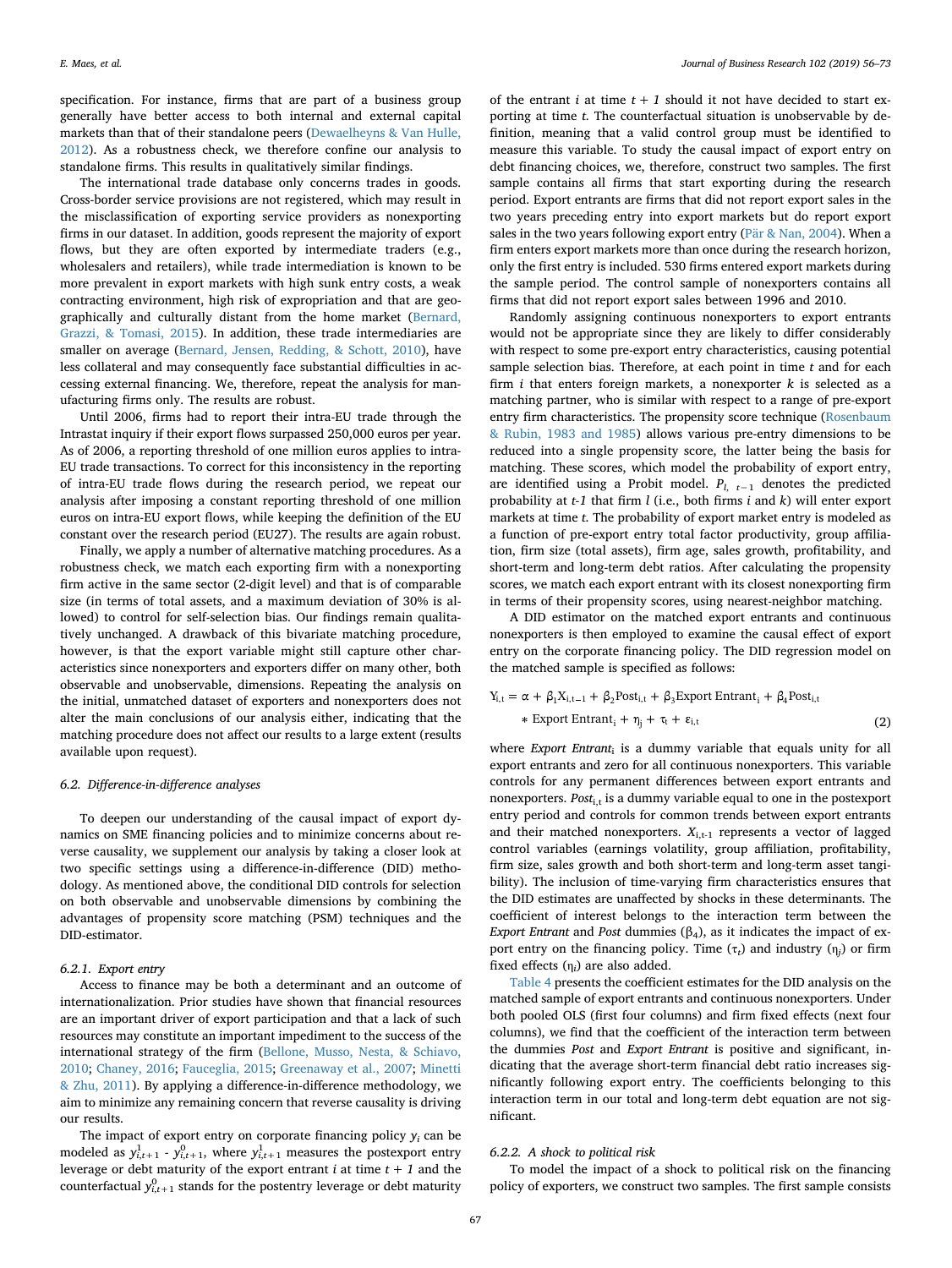# <span id="page-12-0"></span>**Table 4**

|                       | Pooled OLS  |             |             |             | Firm FE    |             |            |                        |
|-----------------------|-------------|-------------|-------------|-------------|------------|-------------|------------|------------------------|
|                       | <b>TOT</b>  | LT          | <b>ST</b>   | <b>MAT</b>  | <b>TOT</b> | LT          | ST         | <b>MAT</b>             |
| Post                  | 0.010       | $0.009*$    | 0.001       | 0.029       | 0.009      | 0.007       | 0.002      | $-0.022$               |
|                       | (0.009)     | (0.005)     | (0.007)     | (0.025)     | (0.008)    | (0.005)     | (0.007)    | (0.025)                |
| Export entrant        | $-0.020$    | 0.005       | $-0.025**$  | 0.036       |            |             |            |                        |
|                       | (0.015)     | (0.010)     | (0.012)     | (0.039)     |            |             |            |                        |
| Post * export entrant | 0.015       | $-0.003$    | $0.018**$   | $-0.034$    | 0.008      | $-0.004$    | $0.012*$   | $-0.028$               |
|                       | (0.011)     | (0.007)     | (0.009)     | (0.031)     | (0.008)    | (0.006)     | (0.007)    | (0.024)                |
| Group                 | 0.001       | 0.001       | $-0.001$    | $-0.029$    | 0.012      | 0.008       | 0.004      | 0.023                  |
|                       | (0.011)     | (0.007)     | (0.009)     | (0.026)     | (0.008)    | (0.006)     | (0.005)    | (0.026)                |
| Volatility            | $-0.351***$ | $-0.137**$  | $-0.214***$ | $-0.212$    | 0.015      | 0.033       | $-0.017$   | 0.066                  |
|                       | (0.079)     | (0.054)     | (0.058)     | (0.374)     | (0.048)    | (0.035)     | (0.040)    | (0.286)                |
| Profitability         | $-0.279***$ | $-0.055**$  | $-0.224***$ | $0.288**$   | $-0.105**$ | $-0.030$    | $-0.075*$  | 0.054                  |
|                       | (0.039)     | (0.023)     | (0.030)     | (0.131)     | (0.050)    | (0.026)     | (0.044)    | (0.138)                |
| LT collateral         | $0.448***$  | $0.296***$  | $0.152***$  | $0.495***$  | $0.299***$ | $0.185***$  | $0.114**$  | $0.281*$               |
|                       | (0.042)     | (0.032)     | (0.028)     | (0.080)     | (0.063)    | (0.046)     | (0.048)    | (0.154)                |
| ST collateral         | $0.169***$  | 0.021       | $0.148***$  | $-0.209***$ | 0.037      | $-0.029*$   | $0.065*$   | $-0.031$               |
|                       | (0.026)     | (0.013)     | (0.021)     | (0.061)     | (0.044)    | (0.016)     | (0.037)    | (0.072)                |
| Size                  | $0.036***$  | $0.017***$  | $0.019***$  | 0.005       | 0.072      | $0.036***$  | $0.036**$  | 0.048                  |
|                       | (0.008)     | (0.005)     | (0.007)     | (0.018)     | (0.018)    | (0.010)     | (0.014)    | (0.048)                |
| Growth                | $-0.001***$ | $-0.000**$  | $-0.001***$ | 0.000       | 0.000      | $0.000***$  | $-0.000$   | 0.000                  |
|                       | (0.000)     | (0.000)     | (0.000)     | (0.000)     | (0.000)    | (0.000)     | (0.000)    | (0.000)                |
| Constant              | $-0.572***$ | $-0.277***$ | $-0.294***$ | 0.322       | $-0.983$   | $-0.497***$ | $-0.487**$ | $-0.412$               |
|                       | (0.129)     | (0.088)     | (0.106)     | (0.302)     | (0.284)    | (0.162)     | (0.221)    | (0.776)                |
| Time FE               | Yes         | Yes         | Yes         | Yes         | Yes        | Yes         | Yes        | Yes                    |
| <b>Industry FE</b>    | Yes         | Yes         | Yes         | Yes         | No         | No          | No         | $\mathbf{N}\mathbf{o}$ |
| Observations          | 2153        | 2153        | 2153        | 1500        | 2153       | 2153        | 2153       | 1500                   |
| No. of firms          | 622         | 622         | 622         | 494         | 622        | 622         | 622        | 494                    |
| F                     | 19.788      | 14.302      | 7.760       | 6.623       | 6.014      | 14.389      | 1.246      | 1.134                  |
| Adjusted $R^2$        | 0.286       | 0.227       | 0.173       | 0.114       | 0.105      | 0.077       | 0.047      | 0.018                  |

Note: This table analyzes the impact of entry into export markets on financial leverage in a difference-in-difference (DID) setup on a propensity score matched sample of export entrants and continuous nonexporters. The dependent variables of the DID specifications are TOT (total financial debt/total assets), LT (long-term financial debt/total assets), ST (short-term financial debt/total assets) and MAT (long-term financial debt/total financial debt). Post is a dummy variable that equals one in the period following export market entry. Export Entrant is a dummy variable that equals one when the firm entered export markets during the sample period and zero when the firm is a continuous nonexporter. The interaction term between both dummy variables is of main interest, as it captures the causal impact of export entry on financial leverage and debt maturity. Industry or firm fixed effects and year dummies have been included in all regressions. The (unreported) coefficients are available upon request. All continuous variables have been Winsorized at the top and bottom 1% to reduce the influence of outliers. Robust standard errors (clustered at firm-level) are reported in parentheses.

<span id="page-12-2"></span>⁎ Denotes significance at 10%.

<span id="page-12-3"></span>⁎⁎ Denotes significance at 5%.

<span id="page-12-4"></span>⁎⁎⁎ Denotes significance at 1%.

of all firms that exported to the six main Arab countries involved in the Arab Spring $11$  both prior to and after its outbreak (2009–2013). The second sample consists of all firms that reported export activities during this period but that were not engaged in trading with these six countries. Since firms exporting to Arab Spring countries and those that do not may differ substantially on a range of observable and unobservable characteristics, we again apply a propensity score matching procedure. For each firm *i* that exports to at least one of the six Arab Spring countries, a non-Arab Spring country exporter *j* is selected, who is similar with respect to a range of observable firm characteristics (from 2010). As before, we include total factor productivity, group affiliation, firm size (total assets), firm age, sales growth, profitability, and shortterm and long-term debt ratios in the Probit equation, and we again apply a nearest-neighbor matching procedure.

We employ the following DID setup on the matched sample of Arab and non-Arab Spring country exporters during the period from 2009 to 2012:

$$
Y_{i,t} = \alpha + \beta_1 X_{i,t-1} + \beta_2 Post_t + \beta_3 Arab Spring Country Expert_t + \beta_4 Post_t
$$

*ST Collateral*<sub>*i,t*</sub> +  $\beta_5$ *Post<sub>t</sub>* \* *Arab Spring Country Exporter*<sub>*i*</sub> +  $\beta_6$ 

 $A$ rab Spring Country Exporter $_i * ST$  Collateral $_{i,t} + \beta_7$ Post $_i$ 

*Arab Spring Country Exporter*<sub>*i*</sub>  $*$  *ST Collateral*<sub>*i*,*t*</sub>  $+$   $\eta$ <sub>*j*</sub>  $+$   $\varepsilon$ <sub>*i*,*t*</sub> (3)

where *Arab Spring Country Exporter<sub>i</sub>* is a dummy variable that equals unity for all exporters that conduct trade with at least one of the six Arab Spring countries in the 2009–2013 period and equals zero for exporters that did not trade with Arab Spring countries during this period. Post<sub>t</sub> is a dummy variable that equals one after the start of the Arab Spring (i.e., as of January 2011 until end of 2012).  $X_{i,t-1}$  represents the usual vector of lagged determinants of the corporate capital structure. The coefficient of interest belongs to the interaction term between the dummies *Arab Spring Country Exporter* and *Post*, and the continuous variable *ST* Collateral (β<sub>7</sub>), as it reflects the impact of a change in the political climate on the relationship between pledgeable short-term assets and the financing policy for Arab Spring country exporters. Industry  $(\eta_i)$  or firm fixed effects  $(\eta_i)$  are also added to control for unobserved industry or firm heterogeneity. [Table 5](#page-13-1) summarizes the DID coefficient estimates. In line with expectations, we find that the coefficients of the interaction terms between the dummies *Post* and *Arab Spring Country Exporter* and the *ST Collateral* variable are positive and statistically significant for the short-term debt equations. Again, the

<span id="page-12-1"></span><sup>&</sup>lt;sup>11</sup> The Arab Spring was named after a long series of demonstrations, protests and civil wars in the Arab world that began in December 2010 in Tunisia but spread throughout many other Arab countries in the months after. Initially, the largest protests and demonstrations took place in Tunisia, Egypt, Libya, Yemen, Syria and Bahrain.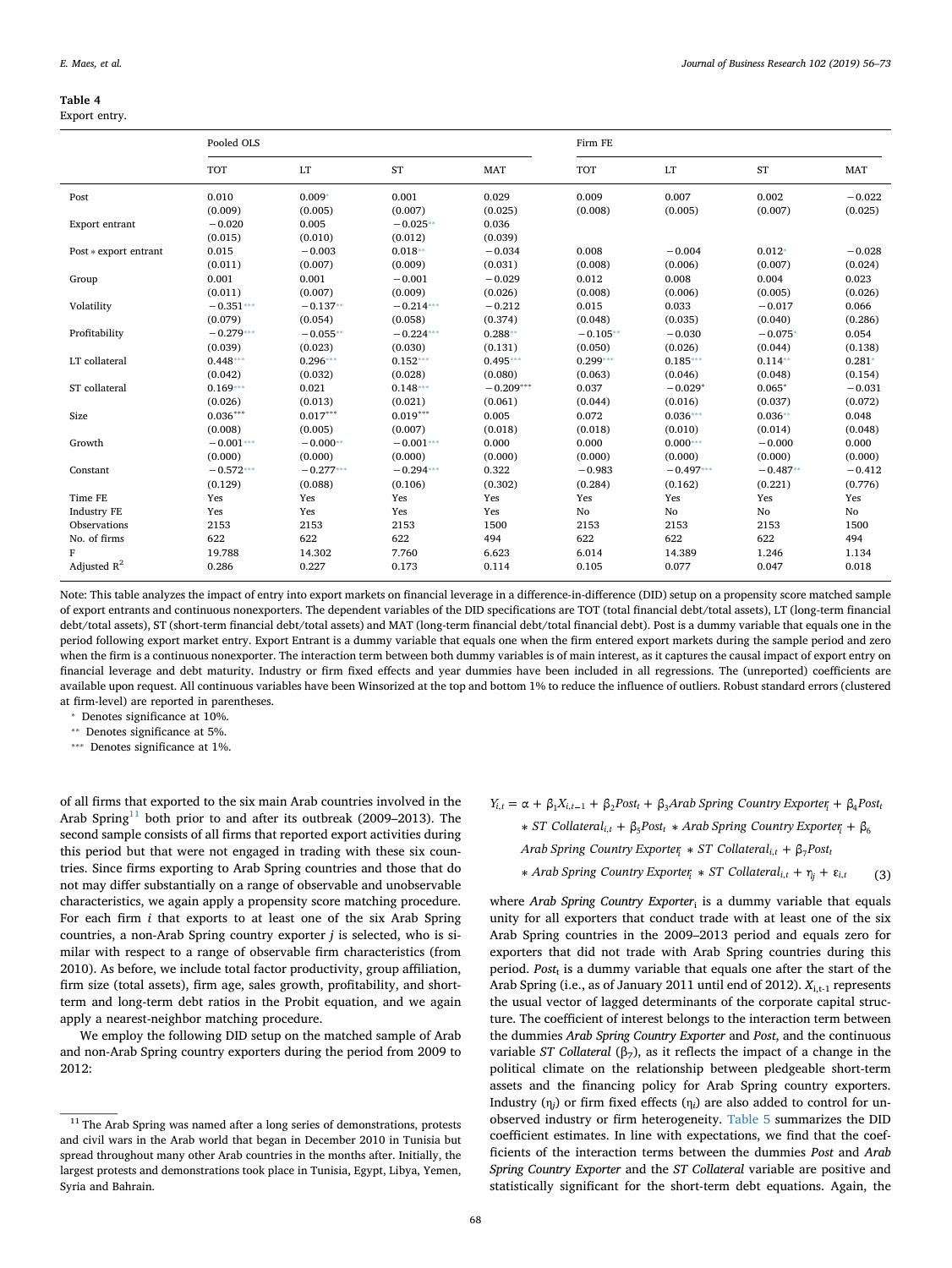### <span id="page-13-1"></span>**Table 5**

A shock to political risk.

|                                                | Pooled OLS  |             |             |          | Firm FE    |           |            |            |
|------------------------------------------------|-------------|-------------|-------------|----------|------------|-----------|------------|------------|
|                                                | <b>TOT</b>  | $_{\rm LT}$ | <b>ST</b>   | MAT      | <b>TOT</b> | LT        | ST         | <b>MAT</b> |
| Post                                           | $-0.003$    | $-0.003$    | $-0.001$    | 0.178    | $-0.008$   | $-0.008$  | $-0.002$   | 0.013      |
|                                                | (0.031)     | (0.017)     | (0.021)     | (0.119)  | (0.021)    | (0.011)   | (0.016)    | (0.052)    |
| ST collateral                                  | 0.122       | $-0.093*$   | 0.202       | $-0.038$ | $-0.002$   | $-0.093*$ | 0.080      | $-0.188$   |
|                                                | (0.158)     | (0.049)     | (0.130)     | (0.387)  | (0.074)    | (0.048)   | (0.067)    | (0.328)    |
| Post * ST collateral                           | 0.028       | 0.026       | 0.015       | $-0.496$ | $-0.013$   | 0.017     | $-0.017$   | $-0.145$   |
|                                                | (0.094)     | (0.039)     | (0.070)     | (0.355)  | (0.042)    | (0.026)   | (0.026)    | (0.188)    |
| Arab spring country exporter                   | $-0.039$    | $-0.026$    | $-0.015$    | 0.121    |            |           |            |            |
|                                                | (0.060)     | (0.036)     | (0.043)     | (0.180)  |            |           |            |            |
| Post * Arab spring country exporter            | $-0.054$    | 0.004       | $-0.056*$   | $-0.111$ | $-0.054*$  | $-0.012$  | $-0.039*$  | $-0.015$   |
|                                                | (0.046)     | (0.029)     | (0.032)     | (0.169)  | (0.030)    | (0.022)   | (0.020)    | (0.116)    |
| Arab spring country exporter * ST collateral   | 0.013       | 0.087       | $-0.062$    | $-0.057$ | $-0.209*$  | $-0.017$  | $-0.181**$ | 0.729      |
|                                                | (0.185)     | (0.087)     | (0.153)     | (0.501)  | (0.108)    | (0.091)   | (0.085)    | (0.595)    |
| Post * Arab spring country Exp * ST collateral | 0.221       | $-0.012$    | $0.220**$   | 0.062    | $0.226**$  | 0.055     | $0.158***$ | $-0.001$   |
|                                                | (0.136)     | (0.077)     | (0.099)     | (0.454)  | (0.093)    | (0.064)   | (0.055)    | (0.283)    |
| Group                                          | $-0.009$    | $-0.003$    | $-0.006$    | $-0.080$ | $-0.023$   | $-0.001$  | $-0.022$   | 0.013      |
|                                                | (0.025)     | (0.013)     | (0.019)     | (0.065)  | (0.018)    | (0.004)   | (0.018)    | (0.064)    |
| Volatility                                     | 0.138       | 0.022       | 0.117       | $-0.877$ | 0.039      | $0.225**$ | $-0.187$   | 0.813      |
|                                                | (0.278)     | (0.136)     | (0.250)     | (0.831)  | (0.152)    | (0.108)   | (0.150)    | (0.788)    |
| Profitability                                  | $-0.383***$ | $-0.130***$ | $-0.253***$ | 0.017    | $-0.031$   | $-0.027$  | $-0.003$   | $-0.020$   |
|                                                | (0.093)     | (0.045)     | (0.073)     | (0.283)  | (0.052)    | (0.035)   | (0.047)    | (0.289)    |
| LT collateral                                  | $0.434***$  | $0.286***$  | $0.149***$  | 0.285    | $-0.073$   | $0.125*$  | $-0.199$   | 0.296      |
|                                                | (0.073)     | (0.045)     | (0.048)     | (0.199)  | (0.151)    | (0.068)   | (0.142)    | (0.186)    |
| Size                                           | 0.004       | $-0.017*$   | 0.020       | $-0.027$ | 0.037      | 0.027     | 0.010      | 0.077      |
|                                                | (0.021)     | (0.009)     | (0.017)     | (0.050)  | (0.025)    | (0.019)   | (0.022)    | (0.059)    |
| Growth                                         | $0.138*$    | $0.068**$   | 0.070       | $-0.014$ | $-0.019$   | $-0.030*$ | 0.010      | $-0.252*$  |
|                                                | (0.074)     | (0.033)     | (0.060)     | (0.167)  | (0.033)    | (0.016)   | (0.031)    | (0.139)    |
| Constant                                       | $-0.002$    | $0.312**$   | $-0.311$    | 0.861    | $-0.383$   | $-0.384$  | $-0.008$   | $-1.001$   |
|                                                | (0.354)     | (0.155)     | (0.289)     | (0.818)  | (0.415)    | (0.321)   | (0.361)    | (0.940)    |
| Industry FE                                    | Yes         | Yes         | Yes         | Yes      | No         | $\rm No$  | No         | No         |
| Firm FE                                        | No          | No          | No          | No       | Yes        | Yes       | Yes        | Yes        |
| Observations                                   | 402         | 402         | 402         | 279      | 402        | 402       | 402        | 279        |
| No. of firms                                   | 159         | 159         | 159         | 120      | 159        | 159       | 159        | 120        |
| F                                              | 7.777       | 5.909       | 5.867       | 3.910    | 1.544      | 1.557     | 1.302      | 1.751      |
| Adjusted $R^2$                                 | 0.277       | 0.307       | 0.202       | 0.117    | 0.055      | 0.063     | 0.060      | 0.071      |

Note: This table analyzes the impact of the outbreak of the Arab Spring at the end of 2010 on financial leverage in a difference-in-difference (DID) setup on a propensity score matched sample of Arab Spring country and non-Arab Spring country exporters during the period of 2009–2012. The dependent variables of the DID specifications are TOT (total financial debt/total assets), LT (long-term financial debt/total assets), ST (short-term financial debt/total assets) and MAT (long-term financial debt/total financial debt). Post is a dummy variable that equals one in the period following the outbreak of the revolution. Arab Spring is a dummy variable that equals one when the firm continuously exported to Arab Spring countries during the 2009–2013 period, and zero otherwise. The interaction term between both dummy variables and the continuous variable ST Collateral is of main interest, as it captures the actual impact of a shock to political risk on financial leverage and debt maturity. Industry or firm fixed effects and year dummies have been included in all regressions. The (unreported) coefficients are available upon request. The robust standard errors (clustered at firm-level) are reported in parentheses. All continuous variables have been Winsorized at the top and bottom 1% to reduce the influence of outliers.

<span id="page-13-2"></span>⁎ Denotes significance at 10%.

<span id="page-13-3"></span>⁎⁎ denotes significance at 5%.

<span id="page-13-4"></span>\*\*\* denotes significance at 1%.

stronger linkage between short-term debt levels and short-term pledgeable assets for Arab Spring country exporters after the outbreak of the Arab Spring could be attributable to a number of factors, such as a more intense use of trade finance instruments by these exporters to cope with a worsening political climate.

### <span id="page-13-0"></span>**7. Conclusions**

The empirical evidence on the impact of multinational status on the financing policies of large listed firms shows that internationalization results in a lower level of long-term debt and a higher level of shortterm debt for multinational corporations (MNCs) than that for comparable domestic corporations (DCs) [\(Burgman, 1996](#page-17-4); [Doukas &](#page-17-5) [Pantzalis, 2003;](#page-17-5) [Fatemi, 1988](#page-17-6)). To date, SMEs have not received much research attention in this context, which is largely attributable to limitations in data availability on the export and import flows of smallersized, private businesses. Using a confidential dataset, assembled by the National Bank of Belgium, that merges corporate annual accounts and

firm-level information on international trade transactions, this paper aims to advance the literature by providing an in-depth analysis of the impact of exporting on the debt financing choices of SMEs.

We document that exporting SMEs carry more financial leverage than that of their nonexporting peers and that this outcome is attributable to a greater use of short-term debt financing within exporting firms. As such, contrary to the literature on corporate financing decisions of large multinationals, we find no evidence in favor of a trade-off mechanism between debt maturities for exporting SMEs. The higher reliance of exporters on short-term debt financing is a direct result of their higher working capital needs; i.e., since international sales transactions take much longer to complete than domestic sales transactions, exporters face considerably longer cash conversion cycles. In line with the maturity matching principle, which states that the maturity of the uses of funds should match the maturity of the sources of funds, exporters resolve their higher need for working capital financing by carrying more short-term debt on their balance sheets. Apart from having a higher need for working capital financing due to the nature of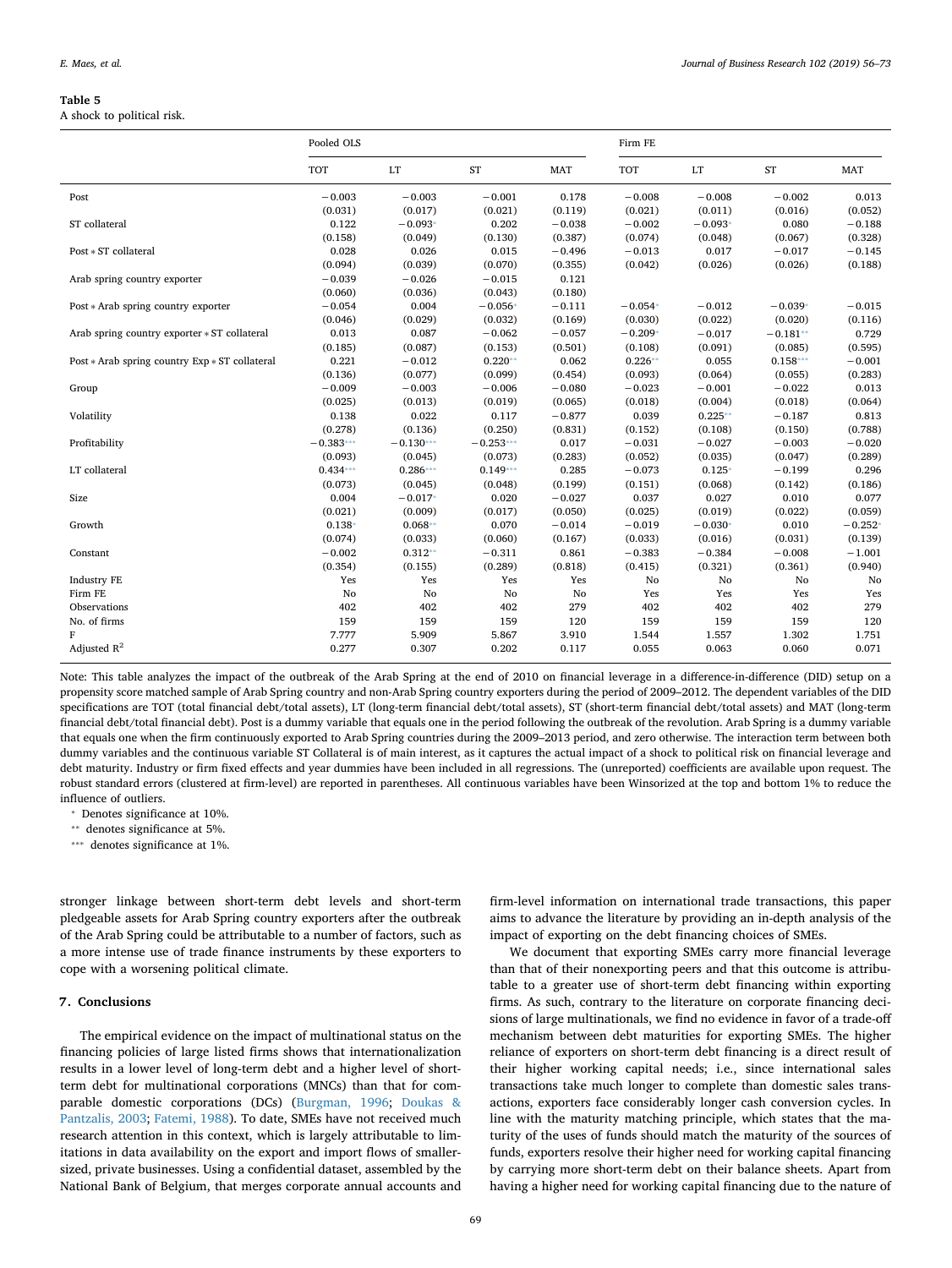their business models, exporters also seem better able to access such financing than their nonexporting peers on the basis of the available pledgeable short-term assets. In particular, we show that a stronger linkage between short-term assets and the amount of short-term financial debt exists within exporting firms and that this association is most pronounced for export-intensive firms and firms that serve the more distant and riskier export destinations.

This study provides valuable new insights into the implications of exporting for SME financing decisions to both practitioners and policy makers, who devote substantial effort and resources to facilitate access to finance and to stimulate the export development of SMEs. In particular, our findings suggest that the development and availability of tools and instruments that facilitate the use of assets for collateral purposes at an affordable cost is likely to stimulate SME export activities by widening their access to external credit.

Our results may also clarify how capital constraints may affect SME export behavior. The strong reliance of exporting firms on short-term (asset-backed) funding and bank- or insurer-intermediated trade finance to prefinance their export activities may serve as an explanation for a trade collapse during credit crunches or in periods of low profitability. Negative bank credit shocks are shown to reduce export activities considerably ([Ahn et al., 2011;](#page-16-1) [Amiti & Weinstein, 2011](#page-16-7); [Paravisini, Rappoport, Schnabl, & Wolfenzon, 2015\)](#page-17-49), and especially so for firms active in sectors that exhibit high financial dependence. Therefore, any policy aiming at overcoming the capital constraints faced by (exporting) SMEs and avoiding spillovers from the financial system to the real economy should be highly encouraged. In addition, financial dependence might affect export volumes by limiting the range of potential importers a firm can sell to. Exporters that are highly dependent upon bank or insurer-intermediated trade finance might be able to sell to the most creditworthy foreign customers only, since banks and insurers are likely to provide payment guarantees and credit

# **Appendix A**

insurance on receivables for this type of firm only. Financially independent firms, by contrast, which are less reliant upon external funding to finance their export activities, may be able to export to a wider variety of importers. Simultaneously, since such financially independent SMEs do not have to rely upon the credit standing of their importing customers to obtain financing, they are also likely to be in a stronger bargaining position relative to these customers. Overall, future research would benefit from the availability and exploitation of granular information on the use of bank- and insurer-intermediated trade financing by exporting versus nonexporting firms.

# **Acknowledgements**

We received helpful comments and suggestions from two anonymous journal reviewers, Brecht de Groote, Sofie De Prijcker, Matthias Saerens, Weidong Xu, seminar participants at the National Bank of Belgium and at KU Leuven, participants of the 2015 Corporate Finance Day in Ghent, the 2016 3L Finance Research Workshop in Brussels, the 2016 FMA European Conference in Helsinki, the 2016 Annual Conference of the Multinational Finance Society in Stockholm and the 2016 Corporate Finance Day in Antwerp. The authors gratefully acknowledge financial support from the National Bank of Belgium (Project No. 3H130602) and also thank the National Bank of Belgium for the data assistance with the foreign trade database and the annual accounts database from the Central Balance Sheet Office. Further, we thank the Hercules Foundation (Project No. AKUL/11/02) for the financing provided to purchase the Bel-First and Datastream databases used in this paper to gather additional information. The views expressed in this paper are those of the authors and do not necessarily reflect the views of the National Bank of Belgium or any other institution to which the authors are affiliated. All remaining errors are our own.



**Fig. A.1.** Belgian worldwide export destinations (1998–2013).

Note: Different tones of gray are used to visualize the importance of each country as a trading partner during the period from 1998 to 2013; that is, the darker colored the country, the larger its share in Belgian exports.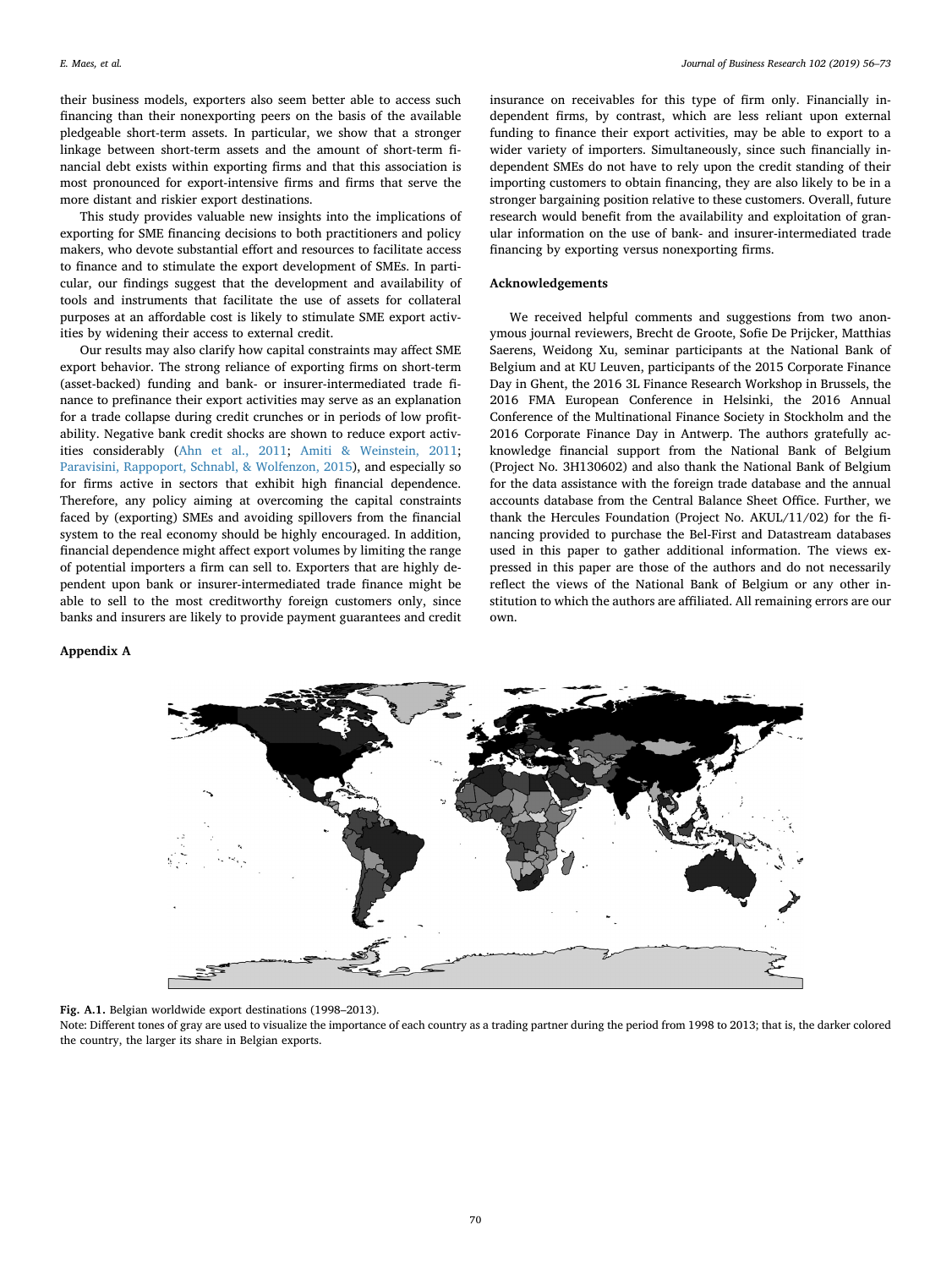# <span id="page-15-0"></span>Table A.1 Sample selection.

| Description of the selection step                                                                                                               | No. of obs.                           |
|-------------------------------------------------------------------------------------------------------------------------------------------------|---------------------------------------|
| Original sample size                                                                                                                            | 188,425                               |
| - Dropped observations that do not satisfy the SME definition                                                                                   | 13,837                                |
| - Dropped observations pertaining to firms that have < 4 years of consecutive data                                                              | 9914                                  |
| - Dropped observations pertaining to (previously) listed firms                                                                                  | 999                                   |
| - Dropped observations for which the debt ratio $> 100\%$ or the growth in asset sales $> 100\%$ or zero sales                                  | 12,599                                |
| - Dropped observations for which FDI ownership $>10\%$                                                                                          | 20,783                                |
| - Dropped observations from financial services, and nonprofit sector                                                                            | (Not included in the original sample) |
| - Micro-enterprises $(< 10$ FTE)                                                                                                                | 44,682                                |
| - Miscellaneous drops (f.i. export intensity $> 100\%$ , nondebt tax shields $> 100\%$ , missing observations for leverage and loan maturity, ) | 11,181                                |
| Final unmatched sample size                                                                                                                     | 74,430                                |
| - Dropped observations due to matching                                                                                                          | 36,635                                |
| Final matched sample size                                                                                                                       | 37,795                                |

# <span id="page-15-1"></span>Table A.2

Variables' definition.

| Variables                             | Definition                                                                                                                                                                                   |
|---------------------------------------|----------------------------------------------------------------------------------------------------------------------------------------------------------------------------------------------|
| Dependent variables                   |                                                                                                                                                                                              |
| $ST_{i,t}$ , $LT_{i,t}$ , $TOT_{i,t}$ | Short-term, long-term and total financial debt over total assets                                                                                                                             |
| $MAT_{i.t}$                           | Long-term financial debt over total financial debt                                                                                                                                           |
| Control variables                     |                                                                                                                                                                                              |
| $Size_{i.t}$                          | In of total assets                                                                                                                                                                           |
| Volatility <sub>i.t</sub>             | Standard deviation of three-year EBIT over total assets                                                                                                                                      |
| $Growth_{i.r}$                        | Average annual change in sales over the three preceding years                                                                                                                                |
| $Group_{i.f}$                         | 1 if the firm is controlled by at least 50%, directly or indirectly, by a parent firm, 0 otherwise                                                                                           |
| Profitability <sub>i.t</sub>          | EBIT over total assets                                                                                                                                                                       |
| $TFP_{i,t}$                           | Total factor productivity, based on estimating the production function coefficients using the Levinsohn and Petrin (2003) methodology                                                        |
| $Age_{i.t}$                           | Years since firm incorporation                                                                                                                                                               |
| LT Collateral <sub>i.t</sub>          | Tangible fixed assets over total assets                                                                                                                                                      |
| ST Collateral <sub>i.t</sub>          | Inventories and accounts receivable minus accounts payable over total assets                                                                                                                 |
| Export characteris-                   |                                                                                                                                                                                              |
| tics                                  |                                                                                                                                                                                              |
| Export Status <sub>i.t</sub>          | 1 if the firm reports export sales, 0 otherwise                                                                                                                                              |
| Export Intensity <sub>i.t</sub>       | Export sales over total sales                                                                                                                                                                |
| Export Diversity <sub>i.t</sub>       | The negative sum of the products of the percentage of sales generated in each region k and the ln of that percentage. The six homogenous regions are defined                                 |
|                                       | as follows: 1) Belgium; 2) neighboring countries of Belgium; 3) other EU members; 4) non-EU countries, geographically located within Europe; 5) Canada and<br>US and 6) all other countries. |
| No. of Destinatio-                    | In of $1 +$ number of export destination countries                                                                                                                                           |
| $ns_{i,t}$                            |                                                                                                                                                                                              |
| Political Risk <sub>i.t</sub>         | Weighted average of the country-specific political risk indices of the export destination countries from performing a yearly principal components analysis on                                |
|                                       | the following four legality measures from Kaufmann et al. (2011): government effectiveness, regulatory quality, rule of law, and control of corruption. Weights                              |
|                                       | equally the proportion of sales generated in a particular country to total sales.                                                                                                            |
| Cultural Distance-                    | A composite single-country cultural distance index is constructed yearly on the basis of the squared deviations of each export destination country from Belgium                              |
| i,t                                   | along the three World Values Survey (WVS) dimensions of national culture (i.e., trust, individualism and hierarchy). The cultural distance at the level of the                               |
|                                       | firm then equals the weighted average of these country-specific indices, where the weights equal the proportion of sales generated in that particular country to                             |
|                                       | total sales.                                                                                                                                                                                 |
| Geographic Dista-                     | Weighted average of the ln of the great-circle distance in km between the most important cities in terms of population of Belgium and the export destination                                 |
| $nce_{i.t}$                           | countries. Geographic distances are taken from CEPII. Weights equal the proportion of sales generated in a particular country to total sales.                                                |
| Exchange Exposu-                      | Markowitz (1952) portfolio variance, in which the portfolio assets are the national currencies of the export destination countries and the portfolio weights are                             |
| $re_{i,t}$                            | defined as the difference between export and import flows directed towards and originating from a particular country, scaled by (total turnover minus costs of                               |
|                                       | goods sold).                                                                                                                                                                                 |
|                                       |                                                                                                                                                                                              |

<span id="page-15-2"></span>

| Table A.3                   |
|-----------------------------|
| Pearson correlation matrix. |

|                      | ī.         | 2.         | 3.         | 4.         | 5.         | 6.         | 7.         | 8.                                               |
|----------------------|------------|------------|------------|------------|------------|------------|------------|--------------------------------------------------|
| 1. TOT               | 1.00       |            |            |            |            |            |            |                                                  |
| 2. LT                | $0.69***$  | 1.00       |            |            |            |            |            |                                                  |
| 3. ST                | $0.80***$  | $0.12***$  | 1.00       |            |            |            |            |                                                  |
| 4. MAT               | $0.07***$  | $0.66***$  | $-0.48***$ | 1.00       |            |            |            |                                                  |
| 5. Size              | $0.10***$  | $0.08***$  | $0.06***$  | $0.04***$  | 1.00       |            |            |                                                  |
| 6. Volatility        | $-0.14***$ | $-0.11***$ | $-0.11***$ | $-0.05***$ | $-0.18***$ | 1.00       |            |                                                  |
| 7. LT collateral     | $0.36***$  | $0.46***$  | $0.12***$  | $0.32***$  | $0.03***$  | $-0.04***$ | 1.00       |                                                  |
| 8. ST Collateral     | $0.13***$  | $-0.10***$ | $0.26***$  | $-0.25***$ | $-0.11***$ | $-0.01$    | $-0.29***$ | 1.00                                             |
| 9. Profitability     | $-0.24***$ | $-0.14***$ | $-0.22***$ | $0.03***$  | $-0.01***$ | $0.04***$  | $-0.15***$ | $0.06***$                                        |
| 10. Growth           | $0.03***$  | $0.04***$  | 0.01       | $0.04***$  | $0.11***$  | $-0.05***$ | $0.02***$  | $-0.01$                                          |
| 11. Export intensity | $0.07***$  | $0.02***$  | $0.07***$  | $-0.02***$ | $0.18***$  | $0.08***$  | $0.06***$  | $0.07***$                                        |
| 12. Political risk   | $0.04***$  | $-0.00$    | $0.05***$  | $-0.03***$ | $0.18***$  | $0.07***$  | $0.02***$  | $0.08***$                                        |
|                      |            |            |            |            |            |            |            | المعامر مرعوما ومراجع والمراجع ومعاشرها والمراجع |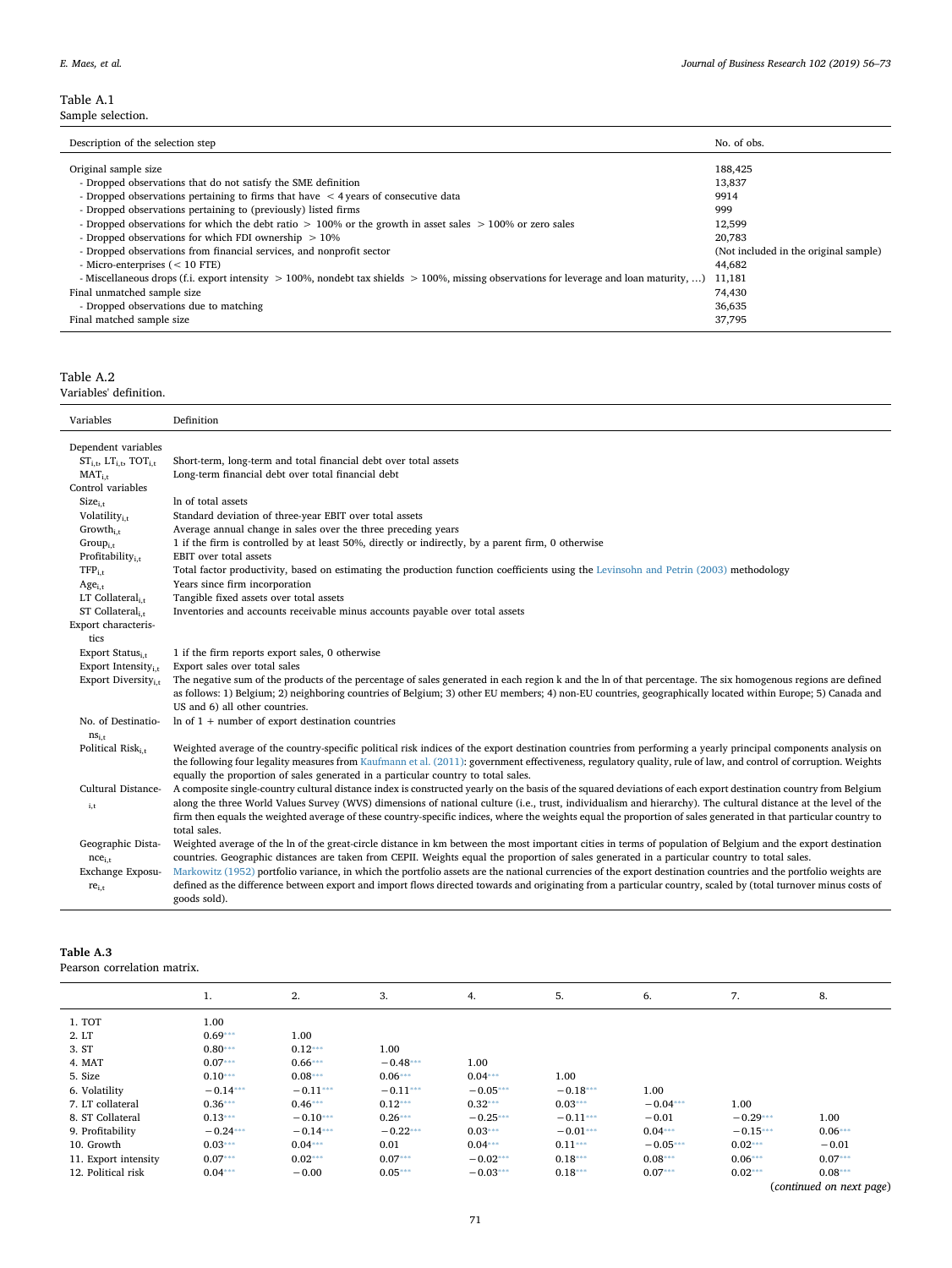|  | E. Maes, et al. |  |  |
|--|-----------------|--|--|
|--|-----------------|--|--|

# **Table A.3** (*continued*)

|                                                                                                                                                                                                                                                                                                                             | 1.                                                                                         | 2.                                                                                   | 3.                                                                                 | 4.                                                                    |                                                          | 5.                                                            | 6.                                                            | 7.                                                              | 8.                                                            |
|-----------------------------------------------------------------------------------------------------------------------------------------------------------------------------------------------------------------------------------------------------------------------------------------------------------------------------|--------------------------------------------------------------------------------------------|--------------------------------------------------------------------------------------|------------------------------------------------------------------------------------|-----------------------------------------------------------------------|----------------------------------------------------------|---------------------------------------------------------------|---------------------------------------------------------------|-----------------------------------------------------------------|---------------------------------------------------------------|
| 13. Cultural distance<br>14. Geographic distance<br>15. Export diversity<br>16. Exchange Exposure<br>17. No. of export dest.<br>$\, {\rm N}$                                                                                                                                                                                | $0.05***$<br>$0.06***$<br>$0.08***$<br>$0.06***$<br>$0.07***$<br>37,795                    | $0.02***$<br>$0.02***$<br>$0.02***$<br>$-0.05***$<br>$-0.01*$                        | $0.05***$<br>$0.07***$<br>$0.09***$<br>$0.12***$<br>$0.10***$                      | $-0.00$                                                               | $-0.02***$<br>$-0.04***$<br>$-0.10***$<br>$-0.07***$     | $0.13***$<br>$0.19***$<br>$0.21***$<br>$0.10***$<br>$0.27***$ | $0.06***$<br>$0.08***$<br>$0.06***$<br>$0.03***$<br>$0.04***$ | $0.04***$<br>$0.05***$<br>$0.03***$<br>$-0.12***$<br>$-0.04***$ | $0.05***$<br>$0.07***$<br>$0.11***$<br>$0.07***$<br>$0.16***$ |
|                                                                                                                                                                                                                                                                                                                             | 9.                                                                                         | 10.                                                                                  | 11.                                                                                | 12.                                                                   | 13.                                                      | 14.                                                           | 15.                                                           | 16.                                                             | 17.                                                           |
| 1. TOT<br>2. LT<br>3. ST<br>4. MAT<br>5. Size<br>6. Volatility<br>7. LT collateral<br>8. ST Collateral<br>9. Profitability<br>10. Growth<br>11. Export intensity<br>12. Political risk<br>13. Cultural distance<br>14. Geographic distance<br>15. Export diversity<br>16. Exchange Exposure<br>17. No. of export dest.<br>N | 1.00<br>$0.19***$<br>0.00<br>0.00<br>$-0.01$<br>0.01<br>$-0.00$<br>$-0.06***$<br>$0.02***$ | 1.00<br>$0.01***$<br>$0.02***$<br>0.00<br>$0.02***$<br>$0.01**$<br>0.00<br>$0.02***$ | 1.00<br>$0.87***$<br>$0.75***$<br>$0.99***$<br>$0.88***$<br>$0.25***$<br>$0.72***$ | 1.00<br>$0.58***$<br>$0.91***$<br>$0.82***$<br>$0.29***$<br>$0.68***$ | 1.00<br>$0.74***$<br>$0.70***$<br>$0.19***$<br>$0.55***$ | 1.00<br>$0.90***$<br>$0.27***$<br>$0.73***$                   | 1.00<br>$0.26***$<br>$0.83***$                                | 1.00<br>$0.22***$                                               | 1.00                                                          |

<span id="page-16-9"></span> $p < 0.10$ .

<span id="page-16-10"></span>\*\*  $p < 0.05$ .

<span id="page-16-8"></span>\*\*\*  $p < 0.01$ .

# <span id="page-16-5"></span>**Table A.4**

Descriptive statistics for the full unmatched sample and by export status.

|                     | Full   |        |        | Exporters |        |        | Non-Exporters |       |        |        | Equality of means |       | Equality of medians |                 |           |         |
|---------------------|--------|--------|--------|-----------|--------|--------|---------------|-------|--------|--------|-------------------|-------|---------------------|-----------------|-----------|---------|
|                     | N      | Mean   | Median | Sd        | N      | Mean   | Median        | Sd    | N      | Mean   | Median            | Sd    | t-test              | <i>p</i> -value | z-test    | p-value |
| <b>TOT</b>          | 74,430 | 0.183  | 0.126  | 0.193     | 44,569 | 0.195  | 0.148         | 0.193 | 29,861 | 0.166  | 0.092             | 0.191 | $-19.648$           | 0.000           | $-23.424$ | 0.000   |
| LT                  | 74,430 | 0.081  | 0.016  | 0.121     | 44,569 | 0.079  | 0.019         | 0.116 | 29,861 | 0.085  | 0.012             | 0.128 | 6.035               | 0.000           | $-4.563$  | 0.000   |
| <b>ST</b>           | 74,430 | 0.101  | 0.041  | 0.131     | 44,569 | 0.114  | 0.053         | 0.140 | 29,861 | 0.081  | 0.028             | 0.114 | $-34.392$           | 0.000           | $-30.953$ | 0.000   |
| <b>MAT</b>          | 55,454 | 0.415  | 0.418  | 0.329     | 34,506 | 0.394  | 0.372         | 0.329 | 20,948 | 0.450  | 0.491             | 0.327 | 19.483              | 0.000           | 18.269    | 0.000   |
| Size                | 74,430 | 15.631 | 15.617 | 0.900     | 44,569 | 15.866 | 15.819        | 0.814 | 29,861 | 15.281 | 15.308            | 0.908 | $-91.761$           | 0.000           | $-84.501$ | 0.000   |
| Age                 | 74,242 | 2.988  | 3.091  | 0.763     | 44,471 | 3.017  | 3.135         | 0.756 | 29,771 | 2.944  | 3.045             | 0.770 | $-12.752$           | 0.000           | $-12.875$ | 0.000   |
| Volatility          | 63,976 | 0.044  | 0.030  | 0.043     | 38,791 | 0.043  | 0.030         | 0.042 | 25,185 | 0.045  | 0.030             | 0.046 | 5.442               | 0.000           | $-0.592$  | 0.554   |
| LT collateral       | 74,430 | 0.207  | 0.159  | 0.182     | 44,569 | 0.195  | 0.154         | 0.166 | 29,861 | 0.225  | 0.168             | 0.203 | 22.148              | 0.000           | 11.305    | 0.000   |
| ST collateral       | 73,980 | 0.269  | 0.261  | 0.222     | 44,426 | 0.299  | 0.294         | 0.211 | 29,554 | 0.224  | 0.207             | 0.230 | $-45.255$           | 0.000           | $-46.140$ | 0.000   |
| Profitability       | 74,430 | 0.067  | 0.050  | 0.106     | 44,569 | 0.067  | 0.051         | 0.106 | 29,861 | 0.066  | 0.048             | 0.106 | $-1.695$            | 0.090           | $-4.052$  | 0.000   |
| TFP                 | 73,268 | 11.293 | 11.249 | 0.553     | 43,982 | 11.378 | 11.351        | 0.560 | 29,286 | 11.166 | 11.114            | 0.517 | $-51.876$           | 0.000           | $-54.020$ | 0.000   |
| Growth              | 64,907 | 0.068  | 0.037  | 0.234     | 39,317 | 0.063  | 0.037         | 0.220 | 25,590 | 0.075  | 0.037             | 0.254 | 6.038               | 0.000           | 2.251     | 0.024   |
| Export intensity    | 74,430 | 0.167  | 0.003  | 0.271     | 44,569 | 0.279  | 0.146         | 0.302 | 29,861 | 0.000  | 0.000             | 0.000 |                     |                 |           |         |
| Political risk      | 74,369 | 0.193  | 0.006  | 0.379     | 44,508 | 0.322  | 0.109         | 0.445 | 29,861 | 0.000  | 0.000             | 0.000 |                     |                 |           |         |
| Cultural distance   | 72,027 | 0.052  | 0.001  | 0.100     | 42,166 | 0.089  | 0.036         | 0.117 | 29,861 | 0.000  | 0.000             | 0.000 |                     |                 |           |         |
| Geographic distance | 74,381 | 1.001  | 0.023  | 1.660     | 44,520 | 1.673  | 0.832         | 1.866 | 29,861 | 0.000  | 0.000             | 0.000 |                     |                 |           |         |
| Export diversity    | 74,430 | 0.300  | 0.021  | 0.412     | 44,569 | 0.501  | 0.435         | 0.428 | 29,861 | 0.000  | 0.000             | 0.000 |                     |                 |           |         |
| No. of destinations | 74,430 | 1.201  | 1.099  | 1.218     | 44,569 | 2.005  | 1.946         | 0.929 | 29,861 | 0.000  | 0.000             | 0.000 |                     |                 |           |         |
| Exchange exposure   | 39,344 | 0.016  | 0.002  | 0.044     | 31,243 | 0.019  | 0.003         | 0.048 | 8101   | 0.005  | 0.000             | 0.022 |                     |                 |           |         |

Note: The descriptive statistics on the full unmatched sample and the subsamples of exporters and unmatched nonexporting firms are presented. All continuous variables have been Winsorized at the top and bottom 1% to reduce the influence of outliers. The *t*-test statistics and corresponding *p*-values (equality of means) and the z-test statistics and corresponding p-values (equality of medians) have been added.

#### **References**

- <span id="page-16-3"></span>[Ahern, K. R., Daminelli, D., & Fracassi, C. \(2012\). Lost in translation? The effect of cul](http://refhub.elsevier.com/S0148-2963(19)30310-8/rf0005)[tural values on mergers around the world.](http://refhub.elsevier.com/S0148-2963(19)30310-8/rf0005) *Journal of Financial Economics, 117*(1), [165–189](http://refhub.elsevier.com/S0148-2963(19)30310-8/rf0005).
- <span id="page-16-1"></span>[Ahn, J., Amiti, M., & Weinstein, D. E. \(2011\). Trade finance and the great trade collapse.](http://refhub.elsevier.com/S0148-2963(19)30310-8/rf0010) *[The American Economic Review, 101](http://refhub.elsevier.com/S0148-2963(19)30310-8/rf0010)*(3), 298–302.
- <span id="page-16-7"></span>[Amiti, M., & Weinstein, D. E. \(2011\). Exports and financial shocks.](http://refhub.elsevier.com/S0148-2963(19)30310-8/rf0015) *Quarterly Journal of [Economics, 126](http://refhub.elsevier.com/S0148-2963(19)30310-8/rf0015)*, 1841–1877.
- <span id="page-16-0"></span>[Barclay, M. J., & Smith, C. W. \(1995\). The maturity structure of corporate debt.](http://refhub.elsevier.com/S0148-2963(19)30310-8/rf0020) *The [Journal of Finance, 50](http://refhub.elsevier.com/S0148-2963(19)30310-8/rf0020)*(2), 609–631.
- <span id="page-16-6"></span>[Bellone, F., Musso, P., Nesta, L., & Schiavo, S. \(2010\). Financial constraints and firm](http://refhub.elsevier.com/S0148-2963(19)30310-8/rf0025) export behavior. *[The World Economy, 33](http://refhub.elsevier.com/S0148-2963(19)30310-8/rf0025)*(3), 347–373.
- <span id="page-16-2"></span>[Berger, A. N., & Udell, G. F. \(1995\). Relationship lending and lines of credit in small firm](http://refhub.elsevier.com/S0148-2963(19)30310-8/rf0035) finance. *[Journal of Business, 68](http://refhub.elsevier.com/S0148-2963(19)30310-8/rf0035)*(3), 351–381.
- [Berger, A. N., & Udell, G. F. \(2006\). A more complete conceptual framework for SME](http://refhub.elsevier.com/S0148-2963(19)30310-8/rf0040) finance. *[Journal of Banking & Finance, 30](http://refhub.elsevier.com/S0148-2963(19)30310-8/rf0040)*(11), 2945–2966.
- <span id="page-16-4"></span>[Berkowitz, D., Pistor, K., & Richard, J.-F. \(2003\). Economic development, legality, and](http://refhub.elsevier.com/S0148-2963(19)30310-8/rf0045) the transplant effect. *[European Economic Review, 47](http://refhub.elsevier.com/S0148-2963(19)30310-8/rf0045)*(1), 165–195.